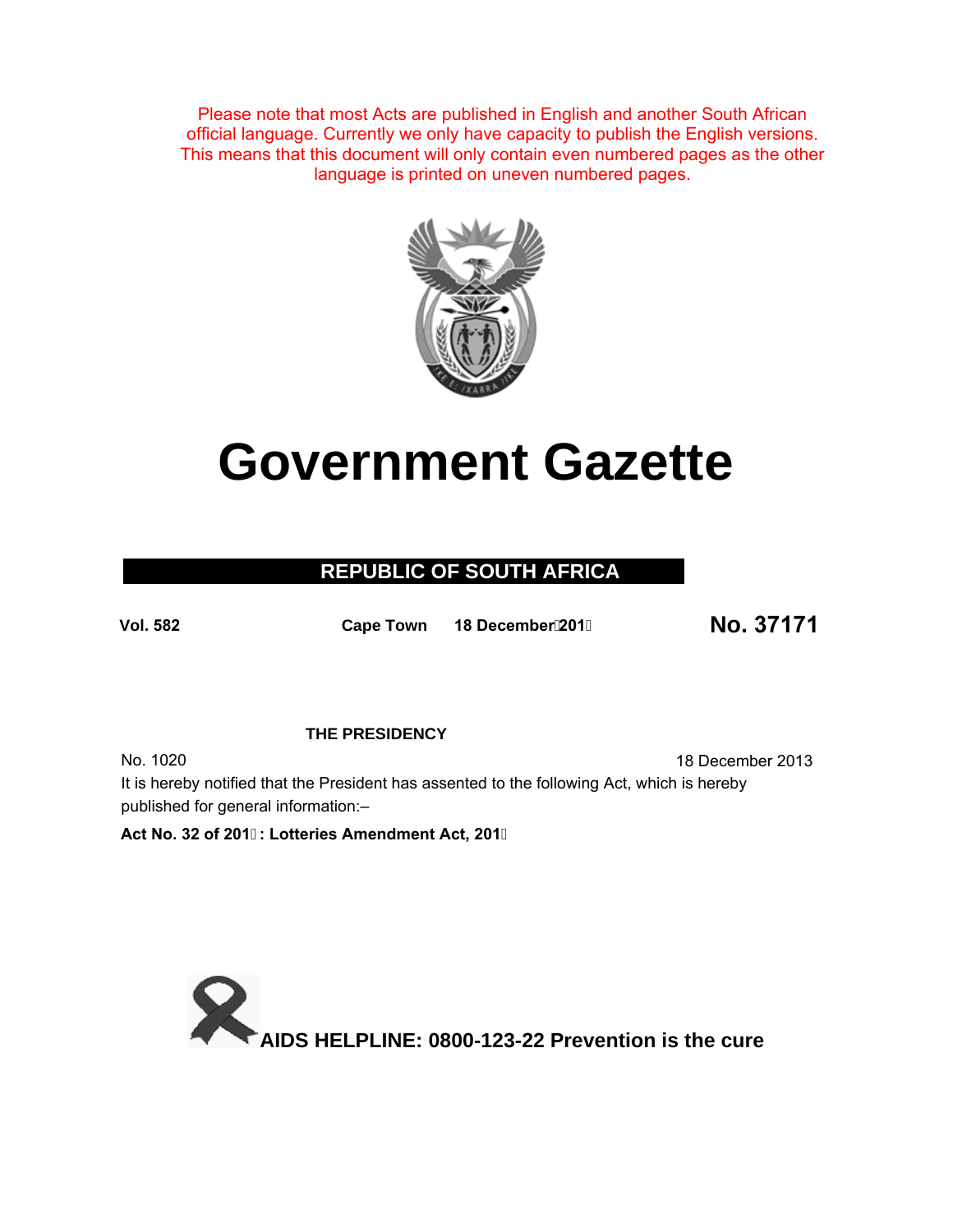#### **GENERAL EXPLANATORY NOTE:**

**[ ]** Words in bold type in square brackets indicate omissions from existing enactments.

> Words underlined with a solid line indicate insertions in existing enactments.

*(English text signed by the President) (Assented to 14 December 2013)*

## **ACT**

**To amend the Lotteries Act, 1997, so as to amend certain definitions; to provide for the establishment of a National Lotteries Commission; to provide for the extension of the powers of the board; to provide for the licensing of an organ of state to conduct the National Lottery; to provide for a clear accountability process for the distributing agency; to provide for the professionalisation of the distributing agency; to eliminate overlapping of functions between the Minister and the board; to provide for the removal of the reconstruction and development programme as a category entitled to be allocated money of the fund; and to provide for matters connected therewith.**

**BE IT ENACTED** by the Parliament of the Republic of South Africa, as follows:-

#### **Amendment of section 1 of Act 57 of 1997**

**1.** Section 1 of the Lotteries Act, 1997 (hereinafter referred to as the principal Act), is hereby amended—

*(a)* by the substitution for the definition of ''board'' of the following definition: '' **'board'** means the board of the National Lotteries **[Board established**

- **by section 2]** Commission appointed in terms of section 3;'';
- *(b)* by the deletion of the definition of ''chief executive officer'';
- *(c)* by the insertion after the definition of ''charitable expenditure'' of the 10 following definition:

'' **'Commission'** means the National Lotteries Commission established by section  $2$ ;";

*(d)* by the substitution for the definition of ''Constitution'' of the following definition:

> '' **'Constitution'** means the Constitution of the Republic of South Africa, 1996 **[(Act No. 108 of 1996)]**;'';

*(e)* by the substitution for the definition of ''distribute'' of the following definition:

"'distribute', in relation to documents or other objects, includes 20 distribution to persons or places within **[or outside]** the Republic;'';

5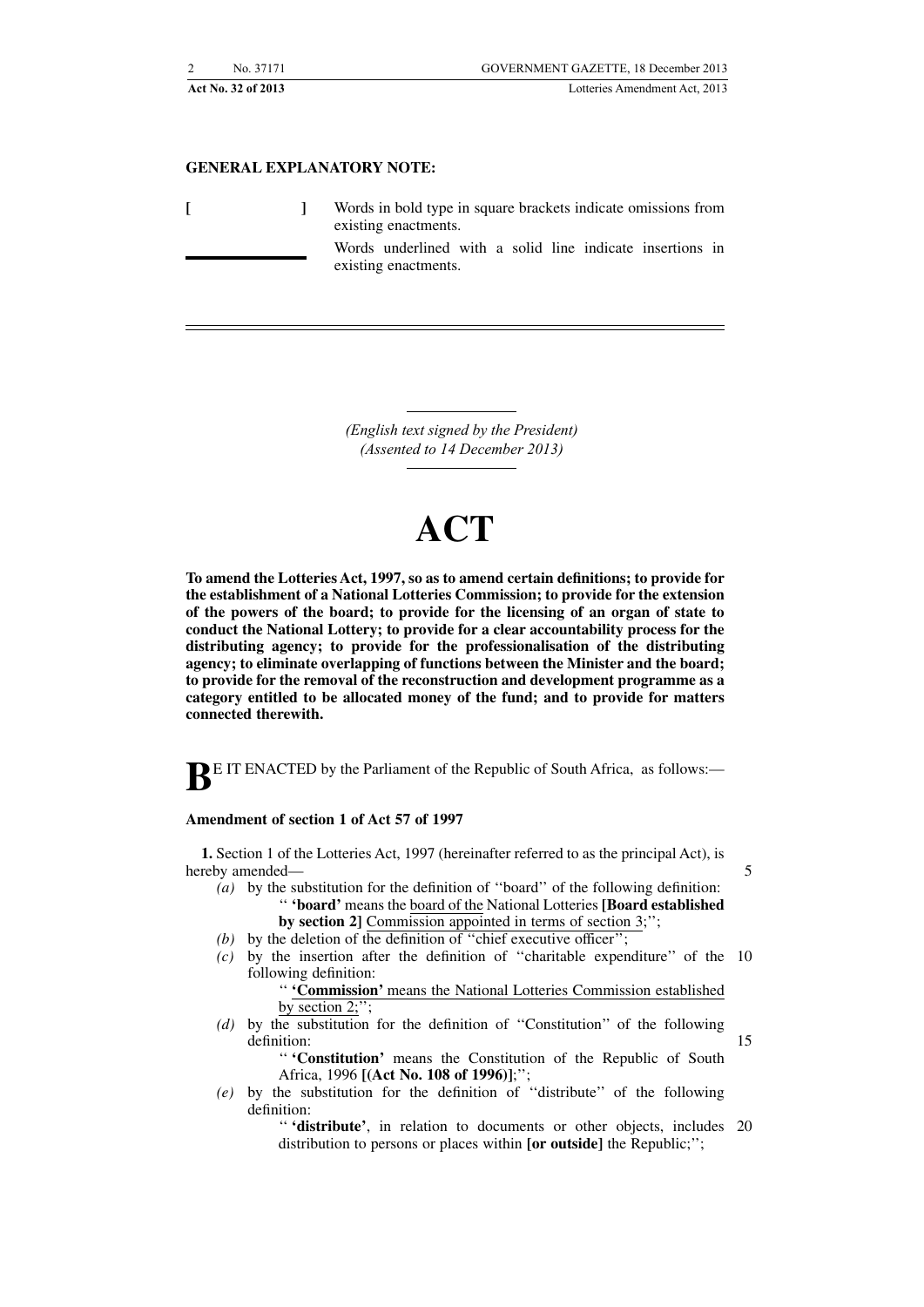*(f)* by the substitution for the definition of ''distributing agency'' of the following definition:

'' **'distributing agency'** means **[a person]** an agency appointed by the Minister **[to distribute money]** in terms of section 26A read together with section 26B(3) of this Act, but not any department in the national or a provincial sphere of government;''. 5

- *(g)* by the insertion after the definition of ''fund'' of the following definition: '' **'immediate family member'** includes a spouse, parents, children, stepchildren, fostered or adopted children and siblings of either spouse;"; 10
- *(h)* by the substitution for the definition of ''licensee'' of the following definition: '' **'licensee'** means **[the]** a person **[to whom the]** or organ of state issued with a licence for the National Lottery **[has been issued]** in terms of section 13 **[(1)]**;'';
- *(i)* by the insertion after the definition of ''newspaper'' of the following 15 definition:

'' **'organ of state'**means an organ of state as defined in section 239 of the Constitution;''; and

*(j)* by the deletion of the definition of ''promotional competition''.

#### **Amendment of title of Chapter 1 of Act 57 of 1997**

**2.** The title of Chapter 1 of the principal Act is hereby substituted for the following title:

''**National Lotteries [Board] Commission**''

#### **Substitution of section 2 of Act 57 of 1997**

**3.** The following section is hereby substituted for section 2 of the principal Act: 25

20

#### ''**Establishment of National Lotteries [Board] Commission**

**2.** (1) There is hereby established a **[board]** Commission to be known as the National Lotteries **[Board]** Commission, which shall be a juristic person.

(2) The Commission is governed by a board appointed in accordance 30 with this Act.".

#### **Insertion of sections 2A, 2B, 2C, 2D, 2E, 2F and 2G in Act 57 of 1997**

**4.** The principal Act is hereby amended by the insertion after section 2 of the following sections:

#### **''Functions of Commission**

**2A.** (1) The Commission shall, applying the principles of openness and transparency, exercise the functions assigned to it in terms of this Act by the Minister, board or any other law.

- (2) The Commission must ensure that—
- *(a)* the National Lottery and sports pools are conducted with all due propriety and strictly in accordance with the Constitution, this Act, all other applicable law and the licence for the National Lottery, together with any agreement pertaining to that licence; and 40
- *(b)* the interests of every participant in the National Lottery are adequately protected.

(3) The Commission may, upon request by the Minister, board or on its own initiative in consultation with the board, conduct research on worthy good causes that may be funded without lodging an application prescribed in terms of this Act.

(4) The Commission may, upon request by the Minister, board or on its own initiative in consultation with the board, invite applications for grants from worthy good causes in the prescribed manner. 50

- (5) The Commission shall—
- *(a)* promote public knowledge and awareness by, amongst others—

35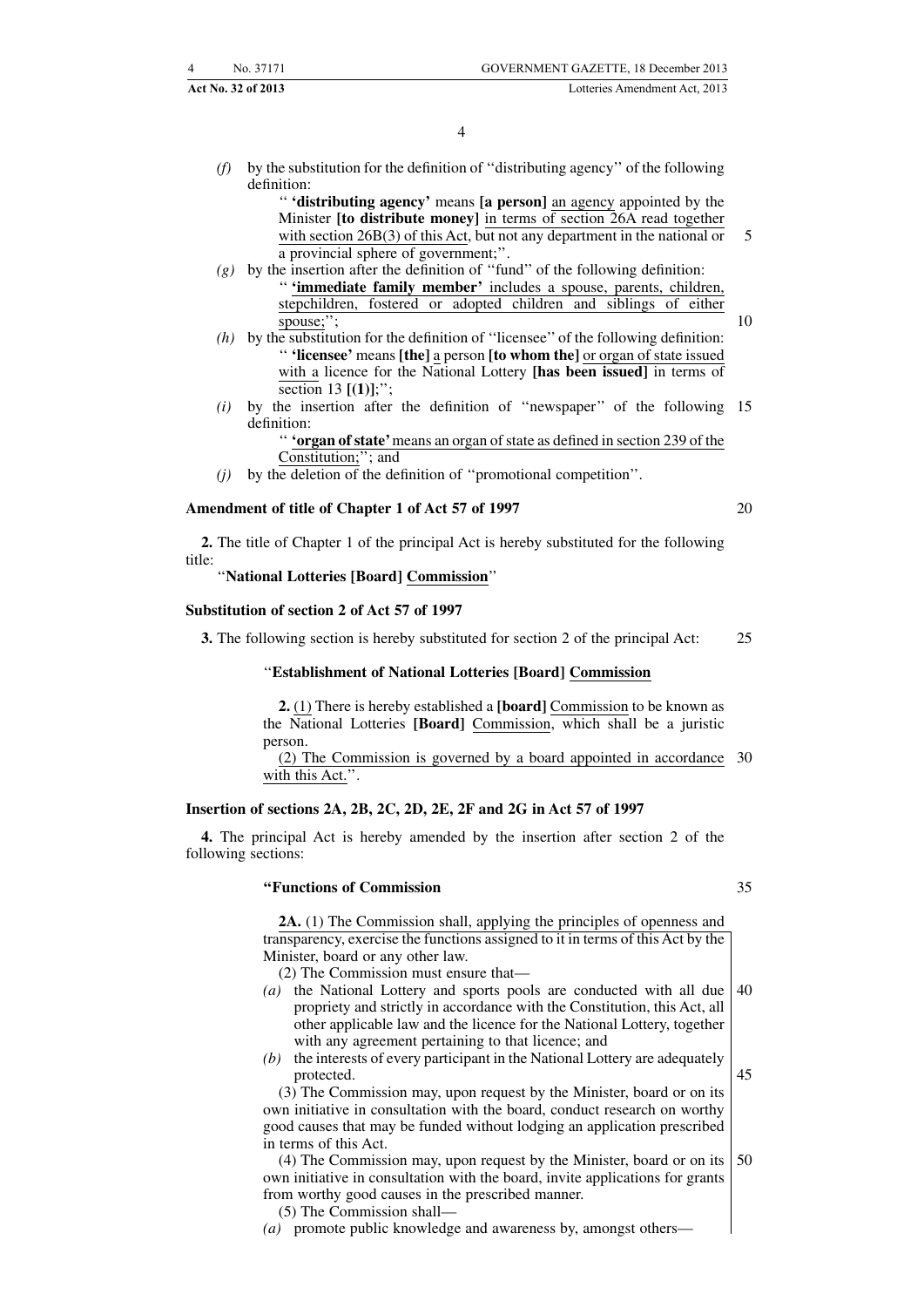- (i) developing and implementing educational and informational measures to educate the public about the lotteries and provisions of this Act; and
- (ii) educating the public by explaining the process, requirements and qualifications relating to the application for grants in terms of this Act; 5
- *(b)* manage the staff, and its financial, administrative and clerical functions; and
- *(c)* exercise any other function as delegated or directed by the Minister or the board. 10

#### **Appointment of Commissioner**

**2B.** (1) The board shall, in consultation with the Minister, appoint a person with suitable qualifications and experience as Commissioner of the Commission who—

- *(a)* is accountable to the board for the performance of all financial, administrative and clerical functions, as well as any duties which may be delegated to him or her by the board under this Act; and 15
- *(b)* holds office for an agreed term of five years which may be renewed only once for a further period of five years.

(2) The board shall, in consultation with the Minister, appoint any person as an Acting Commissioner to perform the functions of the Commission for such determined term not exceeding 12 months whenever— 20

#### *(a)* the Commissioner is unable for any reason to perform the functions of the Commissioner; or

*(b)* the office of the Commissioner is vacant.

25

(3) The Minister shall, in consultation with the Minister of Finance, determine the Commissioner's and Acting Commissioner's remuneration, allowances, benefits and other special terms and conditions of employment.

#### **Removal of Commissioner**

**2C.** (1) The board, in consultation with the Minister, may at any time discharge or suspend the Commissioner from office if— 30

- *(a)* he or she becomes disqualified in terms of section 2E;
- *(b)* the Commissioner repeatedly fails, to the satisfaction of the Minister and the board, to perform the duties of the Commission;
- *(c)* due to any physical or mental illness or disability, the Commissioner becomes incapable of performing the functions of that office or unsatisfactorily performs such functions; 35
- *(d)* he or she contravenes any provision of this Act; or
- *(e)* he or she is found guilty—
	- (i) in any disciplinary proceeding whether in the Republic or elsewhere of having acted fraudulently, dishonourably, or in breach of a fiduciary duty; or 40
	- (ii) in any court of law whether in the Republic or elsewhere of an offence that involves an element of dishonesty.

#### **Appointment of staff of Commission**

**2D.** (1) The Commissioner shall—

- *(a)* in consultation with the board, appoint suitable persons as senior executive officials of the Commission; and
- *(b)* appoint such staff members as may be necessary to efficiently and effectively perform the functions and duties of the Commission, on such terms and conditions determined by the board and approved by the Minister in consultation with the Minister of Finance. 50

(2) The Commissioner may, in consultation with the board, request the Minister to authorise or approve the transfer or secondment of officials in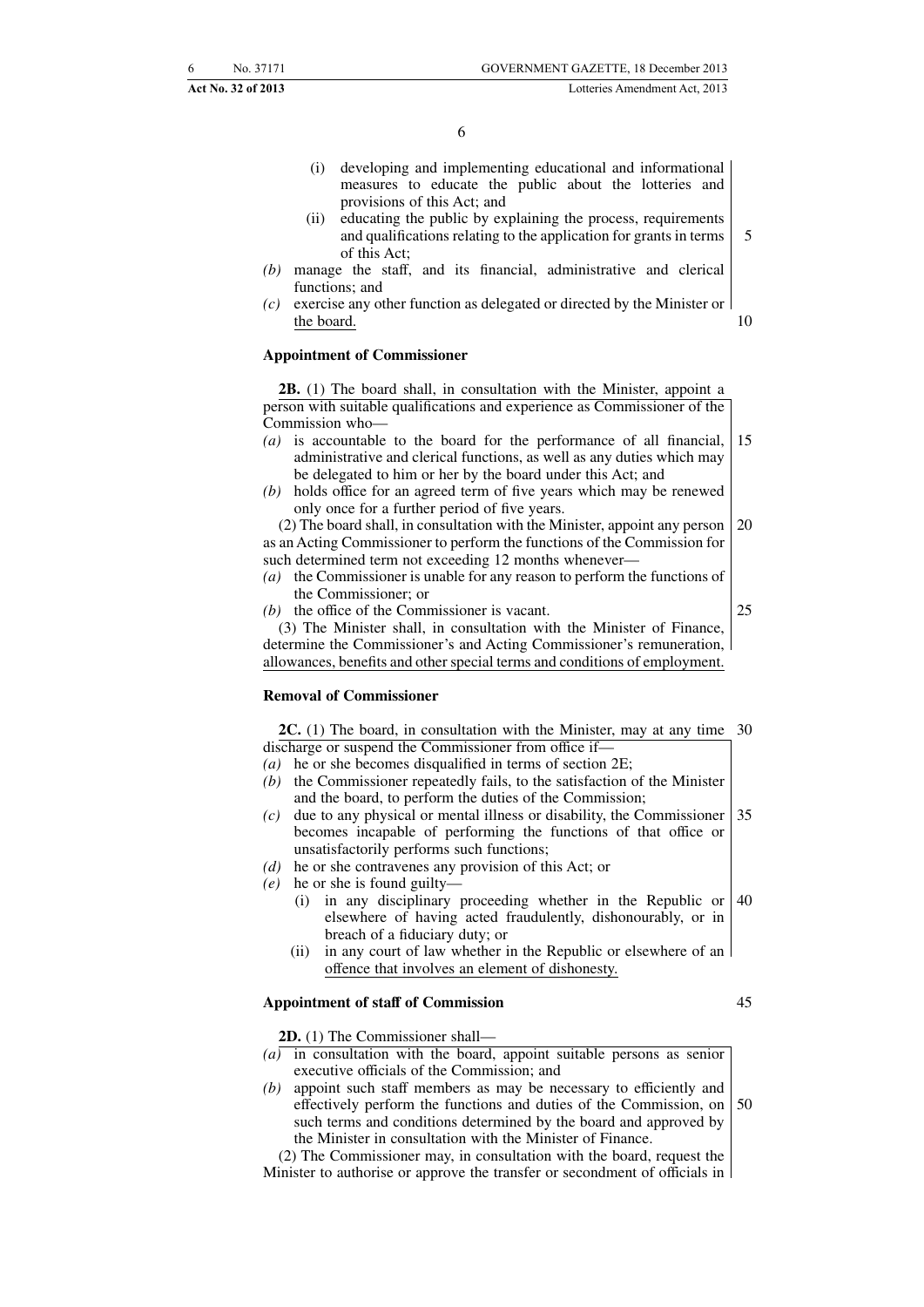the department in terms of the applicable legislation, to assist the Commission in the performance of its functions.

- (3) The Commissioner may—
- *(a)* assign management or other duties to employees with appropriate knowledge and skills to assist the Commission in the management or control over the functioning of the Commission; or 5
- delegate, with or without conditions, any of the powers or functions of the Commissioner to any suitably qualified employee of the Commission, but any such delegation does not divest the Commissioner of responsibility for the exercise of any power or performance of any duty. 10

(4) A delegation by the Commissioner of any of the powers entrusted or delegated to it in terms of the Public Finance Management Act, 1999 (Act No. 1 of 1999), shall be in accordance with section 56 of that Act.

#### **Disqualifications**

15

**2E.** (1) The board shall not appoint a person as a Commissioner who— *(a)* is not a South African citizen;

- *(b)* or whose spouse, life partner, business partner or associate, holds an office in or is employed by or has any other interest whatsoever, whether direct or indirect, in any company or other entity which supplies goods or renders services to the Commission, unless such an interest is declared to the satisfaction of the Minister; 20
- *(c)* is disqualified to act as a director of a company incorporated in terms of the Companies Act, 2008 (Act No. 71 of 2008);
- *(d)* has been found in any civil or criminal proceedings by a court of law, whether in the Republic or elsewhere, to have acted fraudulently, dishonourably or in breach of a fiduciary duty, or of any other offence for which such person has been sentenced to direct imprisonment without the option of a fine; 25 30
- *(e)* has been removed from a position of trust;
- *(f)* has prematurely been removed as member of a board or other accounting authority of a public entity;
- *(g)* was at any time found to be in contravention of this Act;
- *(h)* has been declared by a court of law to be of an unsound mind; or
- *(i)* is an unrehabilitated insolvent.

(2) Nothing in this Act prevents the board from subjecting a prospective Commissioner or a Commissioner to a probity test to determine suitability or continued suitability of a candidate for appointment as a Commissioner or continued appointment as a Commissioner.

#### **Conflict and declaration of interest**

**2F.** (1) The Commissioner, or any person appointed by the Commission, may not—

- *(a)* engage in any activity that may undermine the integrity of the Commission;
- *(b)* attend, participate in, or influence any investigation, hearing or decision concerning a matter in respect of which that person has a direct financial interest or any similar personal interest; 45
- *(c)* make private use of, or profit from, any confidential information obtained as a result of performing that person's official functions in the Commission; or
- *(d)* divulge any information referred to in paragraph *(c)* to any third party, except as required as part of that person's official functions within the Commission.

35

40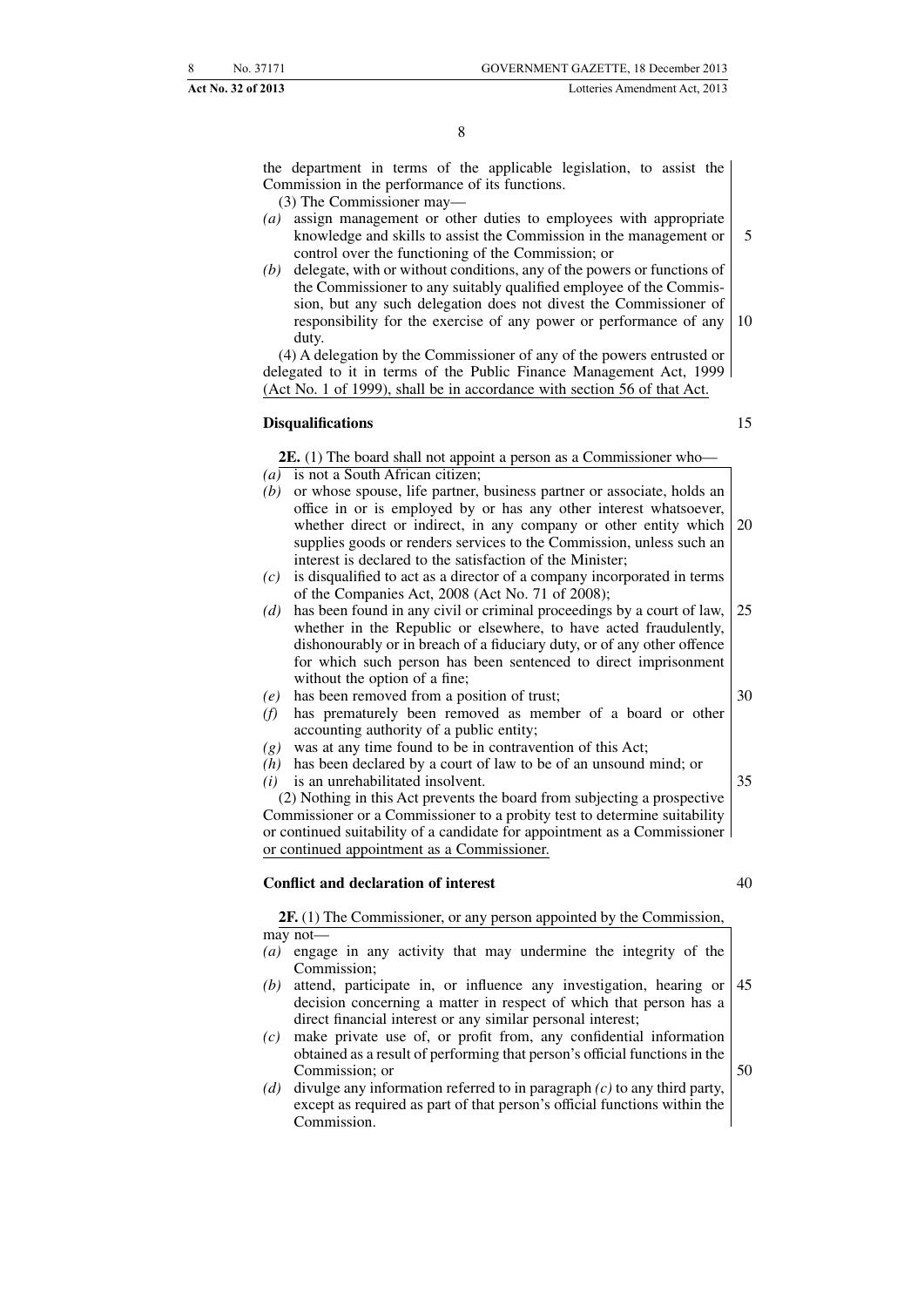(2) The Commissioner and every employee of the Commission must, before being appointed, submit to the Commission a written statement in which he or she declares whether or not that person has any direct or indirect interest, financially or otherwise, whether or not such interest—

*(a)* may constitute a conflict of interest in respect of his or her functions as a member of staff of the Commission; or 5

*(b)* could reasonably be expected to compromise the Commission in the performance of its functions.

(3) Should the Commissioner or any person appointed by the Commissioner become aware of any conflict of interest or perceived conflict of interest or circumstances that may compromise his or her impartiality in executing his or her duties as so appointed, he or she must immediately stop executing such duties and must within seven days of becoming aware of such conflict or perceived conflict or circumstances— 10 15

*(a)* in the case of the Commissioner, inform the board; and

*(b)* in the case of any person appointed by the Commissioner, inform the Commissioner of any such conflict or circumstance.

(4) The board or the Commissioner may consider whether such conflict or circumstance is likely to compromise the impartiality of such a person in the performance of his or her duties.

(5) Should the Commissioner or any employee of the Commission become aware of any conflict of interest or perceived conflict of interest or circumstances that may compromise his or her impartiality in executing his or her duties, he or she must immediately stop executing such duties and must within seven days of becoming aware of such conflict or perceived conflict or circumstances, inform the Commissioner or the board, as the case may be, of any such conflict or circumstance. 25

(6) The Commissioner or the board may consider whether such conflict or circumstance is likely to compromise the impartiality of such a person in the performance of his or her duties.

(7) The Commissioner or the board may institute disciplinary proceedings against any person who fails or refuses to comply with or contravenes this section in accordance with applicable legislation.

(8) The board or the Commissioner, as the case may be, may, after considering whether such conflict or circumstance is likely to compromise the impartiality of such a person, inform such a person of his or her decision which may include and is not limited to— 35

- *(a)* suspending such a person pending any further investigations;
- *(b)* instituting a disciplinary inquiry to probe such conflict or circumstance; or
- *(c)* dismissing such a person from his or her employment in accordance with applicable legislation.

#### **Confidentiality and restraint of trade**

**2G.** (1) The Commissioner or any employee of the Commission may not use his or her position or privileges, or confidential information obtained as an employee of the Commission, for personal gain or to improperly benefit another person. 45

(2) The Commissioner or any employee or his or her spouse, life partner, immediate family member or business partner or associate, may not during the time of his or her employment at the Commission or for a period of 24 months after the termination or expiry of his or her employment, take up employment or in any way receive any benefit from any person who received a grant or intends to apply or has applied in terms of section 13, for a licence to conduct the National Lottery. 50

20

30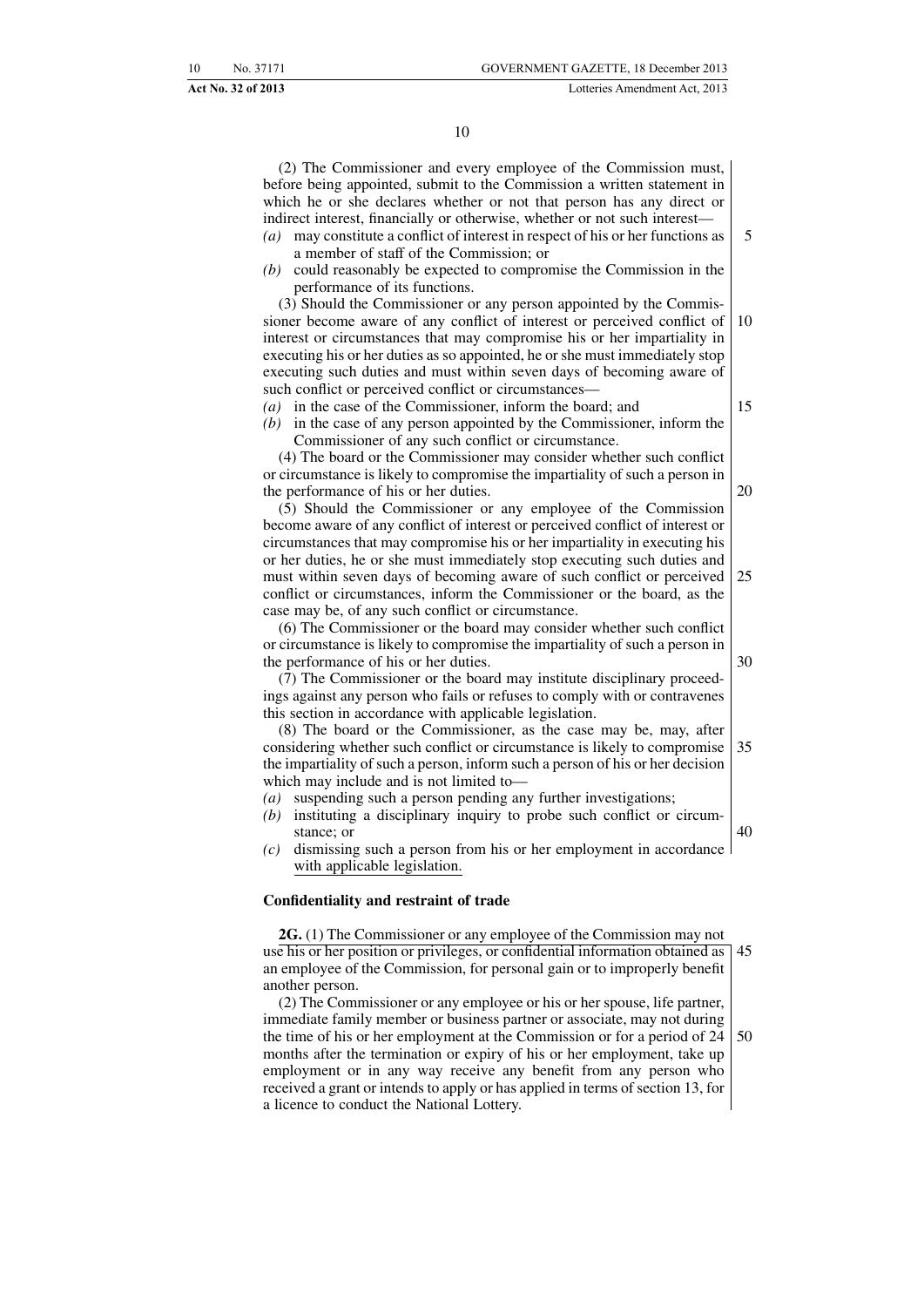(3) The board shall—

- *(a)* institute disciplinary proceedings against the Commissioner who fails or refuses to comply with or contravenes this section; or
- *(b)* institute disciplinary proceedings against any employee who fails or refuses to comply with or contravenes this section.''.

#### **Amendment of section 3 of Act 57 of 1997, as substituted by section 36 of Act 12 of 2004**

- **5.** Section 3 of the principal Act is hereby amended—
	- *(a)* by the deletion in subsection (1) of the word ''and'' at the end of paragraph *(b)*, the insertion of the word ''and'' at the end of paragraph *(c)* and the addition of 10 the following paragraph:
		- ''*(d)* the chairperson of the distributing agency as an *ex-offıcio* member with no voting rights who may only attend meetings of the board per invitation or if matters relating to the adjudication of applications for grants or distribution of grants are to be discussed.'';
	- *(b)* by the substitution for subsection (2) of the following subsection: ''(2) At least four members of the board referred to in subsection (1) shall be persons who are not in the service of any sphere of government.'';
	- *(c)* by the substitution for subsection (4) of the following subsection: ''(4) A member of the board shall hold office for such period, not exceeding five years, as the Minister may determine at the time of his or her appointment, and shall be eligible for reappointment at the end of his or her first term of office for a further period not exceeding five years.'';
	- *(d)* by the substitution in subsection (5) for paragraph *(a)* of the following 25 paragraph:
		- "(*a*) may, as soon as he or she gains knowledge of any possible disqualification, terminate the membership of any member of the board on the grounds of serious misconduct or prolonged inability to perform the functions **[of]** as a member of the board;''; and 30
	- *(e)* by the deletion of subsection (7).

#### **Insertion of sections 3A, 3B and 3C in Act 57 of 1997**

**6.** The following sections are hereby inserted after section 3 of the principal Act:

#### ''**Disqualification of members of board**

| 3A. (1) The Minister may not appoint a person to the board who-                                                                    | 35 |
|------------------------------------------------------------------------------------------------------------------------------------|----|
| is not a South African citizen;<br>$\left(a\right)$                                                                                |    |
| is a political office bearer;<br>(b)                                                                                               |    |
| is disqualified to act as a director of a company incorporated in terms<br>(c)<br>of the Companies Act, 2008 (Act No. 71 of 2008); |    |
| has been found in any civil or criminal proceedings by a court of law,<br>(d)                                                      | 40 |
| whether in the Republic or elsewhere, to have acted fraudulently,                                                                  |    |
| dishonestly, unprofessionally, dishonourably or in breach of a                                                                     |    |
| fiduciary duty, or of any other offence for which such person has been                                                             |    |
| sentenced to direct imprisonment without the option of a fine;                                                                     |    |
| has been removed from a position of trust;<br>(e)                                                                                  | 45 |
| has been subjected to a disciplinary hearing resulting in his or her<br>(t)                                                        |    |
| membership of a board or any other accounting authority of a public                                                                |    |
| entity being prematurely terminated in the past five years;                                                                        |    |
| was at any time found to be in contravention of this Act or any other<br>(g)                                                       |    |
| Act applicable to the public service in the past five years;                                                                       | 50 |
| has been declared by a court of law to be of an unsound mind; or<br>(h)                                                            |    |
| is an unrehabilitated insolvent.<br>(i)                                                                                            |    |
| (2) Nothing in this Act prevents the Minister from subjecting a                                                                    |    |
| prospective member or a member of the board to a probity test to determine                                                         |    |

15

5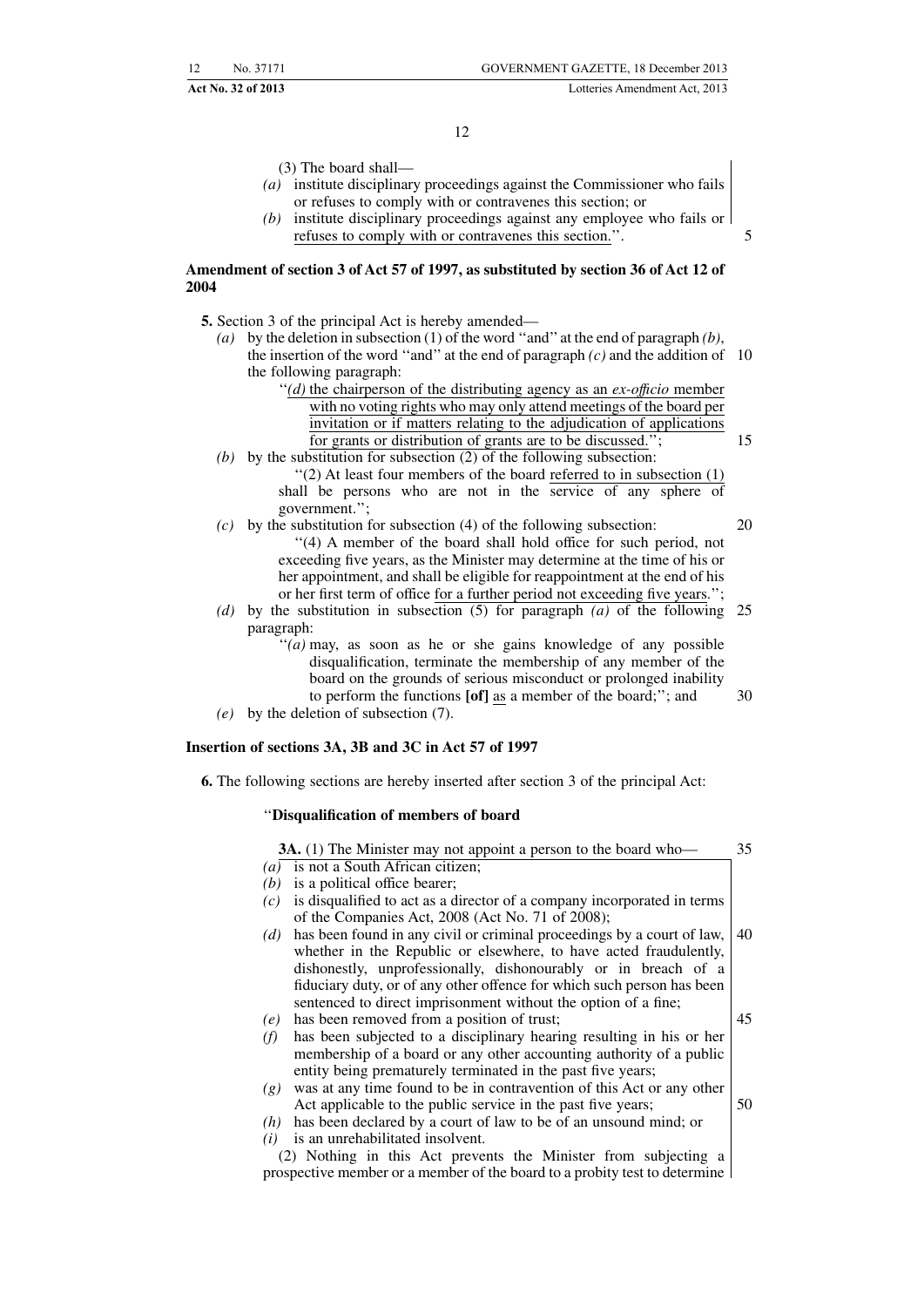suitability or continued suitability of a candidate for appointment as a member of the board or continued membership of the board.

#### **Conflict of interests**

**3B.** (1) A member of the board must, before appointment, submit a declaration made under oath or by affirmation to the Minister, to the effect that he or she is not disqualified from appointment as contemplated in section 3A. 5

(2) A member of the board, including the Commissioner and chairperson of the distributing agency, who at any time during his or her term of office becomes disqualified to be a board member on any one of the grounds contemplated in section 3A— 10

- *(a)* must immediately in writing inform the Minister and the board of such disqualification, and the Minister must then forthwith remove that member from the board; and
- *(b)* does not have a right to attend a board meeting from the time he or she has so become disqualified until he or she is removed by the Minister. 15

(3) A member of the board shall, before appointment, submit to the Minister a written statement in which he or she declares whether or not he or she has any direct or indirect interest, financially or otherwise, whether or not such interest—

- *(a)* may constitute a conflict of interest in respect of his or her functions as a member of the board; or
- *(b)* could reasonably be expected to compromise the board in the performance of its functions.

(4) If a member of the board acquires an interest contemplated in subsection (3), he or she shall immediately in writing declare that fact to the Minister and the board. 25

(5) If a member of the board becomes aware of any conflict of interest or perceived conflict of interest or circumstances that may compromise his or her impartiality in executing his or her duties, he or she shall immediately stop executing such duties and must within seven days of becoming aware of such conflict or perceived conflict or circumstances, inform the Minister and the board of any such conflict or circumstances. 30

(6) The Minister, after consultation with the board, shall consider whether such conflict or circumstances is likely to compromise the impartiality of such a person in discharging his or her duties. 35

(7) The Minister, after consultation with the board, may institute disciplinary proceedings against any member who fails or refuses to comply with or contravenes this section in accordance with applicable legislation.

(8) The Minister shall, after consultation with the board and after considering whether such conflict or circumstances is likely to compromise the impartiality of such a person, inform such a person of his or her decision which may include and is not limited to—

- *(a)* suspending such a person pending any further investigations;
- *(b)* instituting a disciplinary enquiry to probe such conflict or circumstances; or
- *(c)* dismissing such a person from being a member of the board.

(9) The Minister and the board must keep a register of the interests of members of the board disclosed in terms of this section and must update | 50 that register from time to time.

#### **Confidentiality and restraint of trade**

**3C.** (1) A board member may not use his or her position or privileges, or confidential information obtained as a member of the board, for personal gain or to improperly benefit another person. 55

(2) A member of the board or his or her spouse, life partner, immediate family member or business partner or associate, may not during the time of his or her membership of the board or for a period of 24 months after the termination or expiry of such membership, take up employment or in any

45

40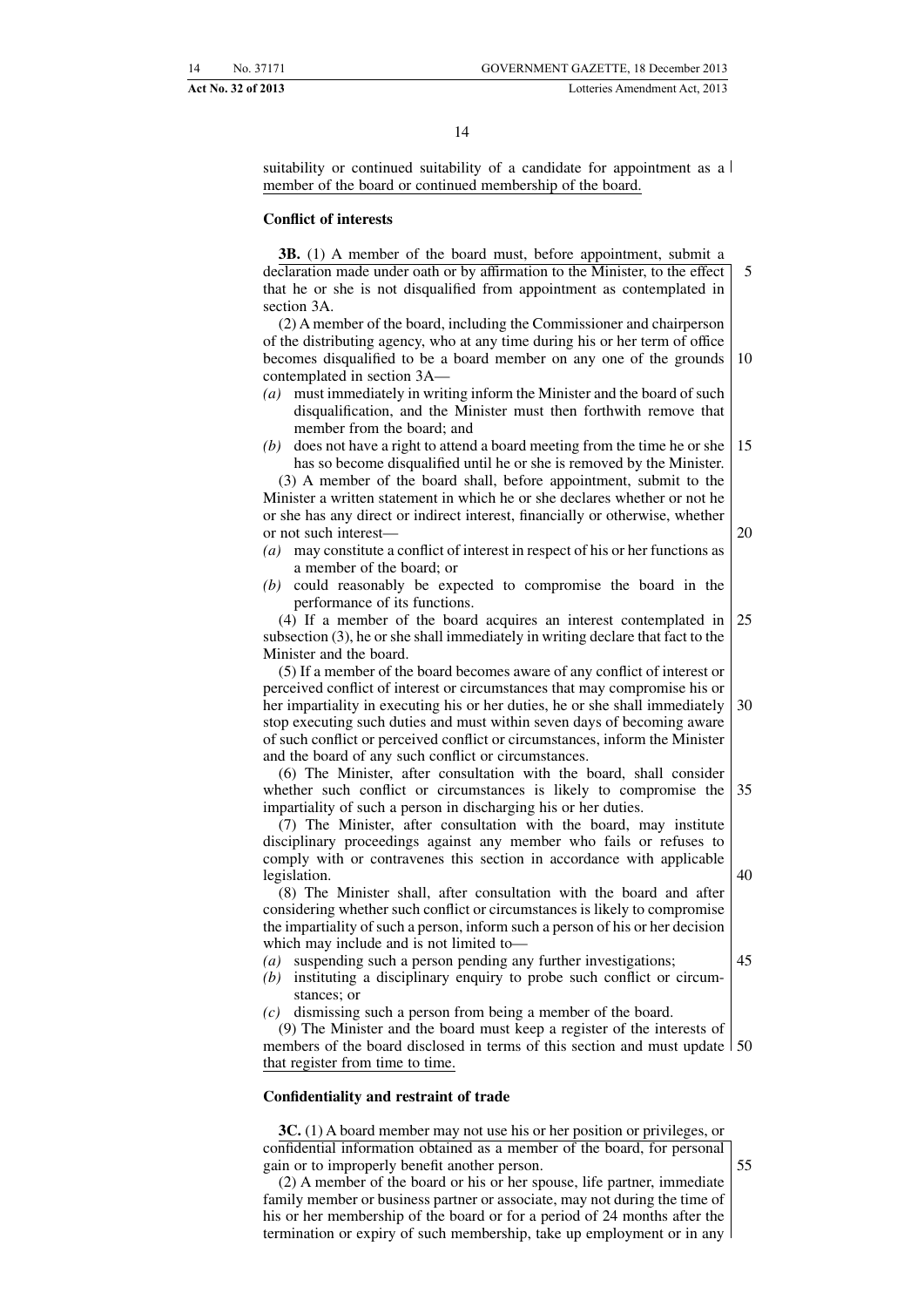way receive any benefit from any person who received a grant or intends to apply or has applied in terms of section 13, for a licence to conduct the National Lottery.

(3) The Minister may, after consultation with the board, institute disciplinary proceedings against any board member who fails or refuses to comply with or contravenes this section. 5

(4) Despite any provision of this Act the Minister may, after consultation with the board, consider whether such contravention is likely to compromise the impartiality of such a person and inform such a person of his or her decision which may include but is not limited to—

- *(a)* suspending such a person pending any further investigations;
- *(b)* instituting a disciplinary inquiry to probe such conflict or circumstance; or
- *(c)* terminating the membership of such a person.''.

#### **Amendment of section 4 of Act 57 of 1997**

15

10

**7.** Section 4 of the principal Act is hereby amended by the addition of the following subsections:

''(7) The board must meet regularly to perform its functions in terms of the Act.  $(8)$  The Minister may, on the advice of the chairperson or the board, terminate the

membership of a member who fails to attend two meetings consecutively without 20 prior notification and approval of the chairperson or the board.''.

#### **Substitution of section 5 of Act 57 of 1997**

**8.** The following section is hereby substituted for section 5 of the principal Act:

''**[Executive committee of board] Committees**

**5.** (1) The board may **[from time to time appoint an executive committee to perform the functions and exercise the powers delegated to it by the board]** appoint committees to assist it in efficiently and effectively performing its functions and exercising its powers. 25

(2) **[An executive committee]** Committees shall consist of such members of the board as the board may designate. 30

(3) The board shall designate the chairperson of **[an executive committee]** every committee.

(4) *(a)* **[An executive]** Every committee shall perform its functions in accordance with the provisions of this Act and such directives of the board as are not in conflict with such provisions.

*(b)* Any delegated function so performed shall be deemed to have been performed by the board.''.

#### **Repeal of section 7 of Act 57 of 1997**

**9.** Section 7 of the principal Act is hereby repealed.

#### **Amendment of section 10 of Act 57 of 1997**

**10.** Section 10 of the principal Act is hereby amended—

*(a)* by the substitution for the words preceding paragraph *(a)* of the following words:

> ''(1) The board shall**[,]** in applying the principles of openness and transparency and in addition to its other functions in terms of this 45  $Act$ :

- *(b)* by the substitution for paragraph *(c)* of the following paragraph:  $''(c)$  manage and administer the fund and hold it in trust;";
- *(c)* by the deletion of the word ''and'' at the end of paragraph *(j)*, the deletion of the full stop at the end of paragraph *(k)* and by the substitution of a semicolon; 50

40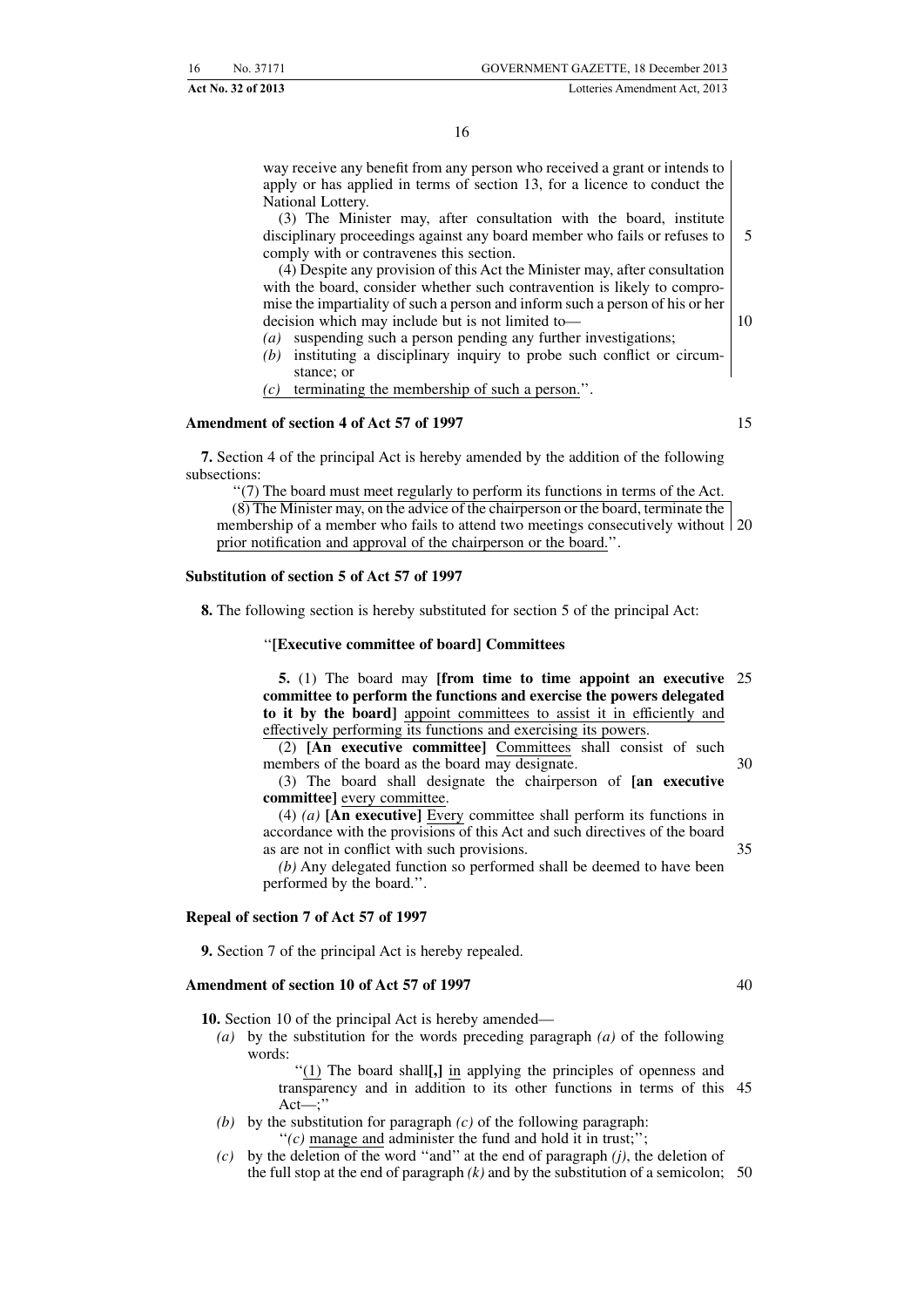- *(d)* by the addition of the following paragraphs:
	- *''(l)* ensure that the Commission performs its functions efficiently and effectively in compliance with this Act and any other applicable  $law<sup>2</sup>$
	- *(m)* approve, determine, oversee or revise the Commission's operational strategic framework or policies, corporate governance framework policies, human resources policies and approve the appointment of senior executive employees of the Commission; 5
	- *(n)* approve, determine, oversee, or revise the broad policy framework within which the Commission must perform its functions; 10
	- *(o)* ensure that the Commission exercises its powers in accordance with the principles of transparency and accountability;
	- *(p)* serve as review authority against decisions of the distributing agency regarding applications for grants;
	- *(q)* in consultation with the Minister, determine category of applications for grants that are excluded from funding; and 15
	- *(r)* take all reasonable steps to recover any amount in relation to a grant which has been withdrawn, prohibited or reduced in terms of section 33."; and
- *(e)* by the addition of the following subsections:

20

25

''(2) The board shall have the power to institute legal proceedings in order to properly discharge its functions and responsibilities in terms of this Act.

(3) The board may approach any court for any order the board deems appropriate for effective regulation and enforcement of the Act.

(4) The board may request the Commission to conduct research on appropriately deserving worthy causes that may be funded or recipients that may be funded without lodging an application.

(5) The board may recommend to the Minister to prohibit, withdraw or reduce any grant made by the distributing agency if the board receives information that such grant is utilised or is likely to be utilised in an unauthorised manner that does not comply with the purpose or conditions stipulated in the grant or is utilised or is likely to be utilised for an unlawful purpose.''. 30

#### **Insertion of section 10A in Act 57 of 1997**

35

**11.** The following section is hereby inserted after section 10 of the principal Act:

#### ''**Delegation by board**

**10A.** The board may assign management or other functions or delegate, with or without conditions, any of its powers or functions to the Commissioner or Commission, but any such delegation does not divest the 40 board of any responsibility for the proper exercise of any power or performance of any function.''.

#### **Amendment of section 13 of Act 57 of 1997**

**12.** Section 13 of the principal Act is hereby amended by the substitution for subsection (5) of the following subsection:

''(5) The licence contemplated in subsection (1) may allow the licensee to appoint another person to conduct certain lotteries of the National Lottery on behalf of the licensee only with the written approval of the Minister: Provided that the board has made a recommendation to the Minister to allow such appointment if the person to be appointed has satisfied the provisions of section 13(2)*(b)* and any other 50requirements or conditions as directed by the Minister.''.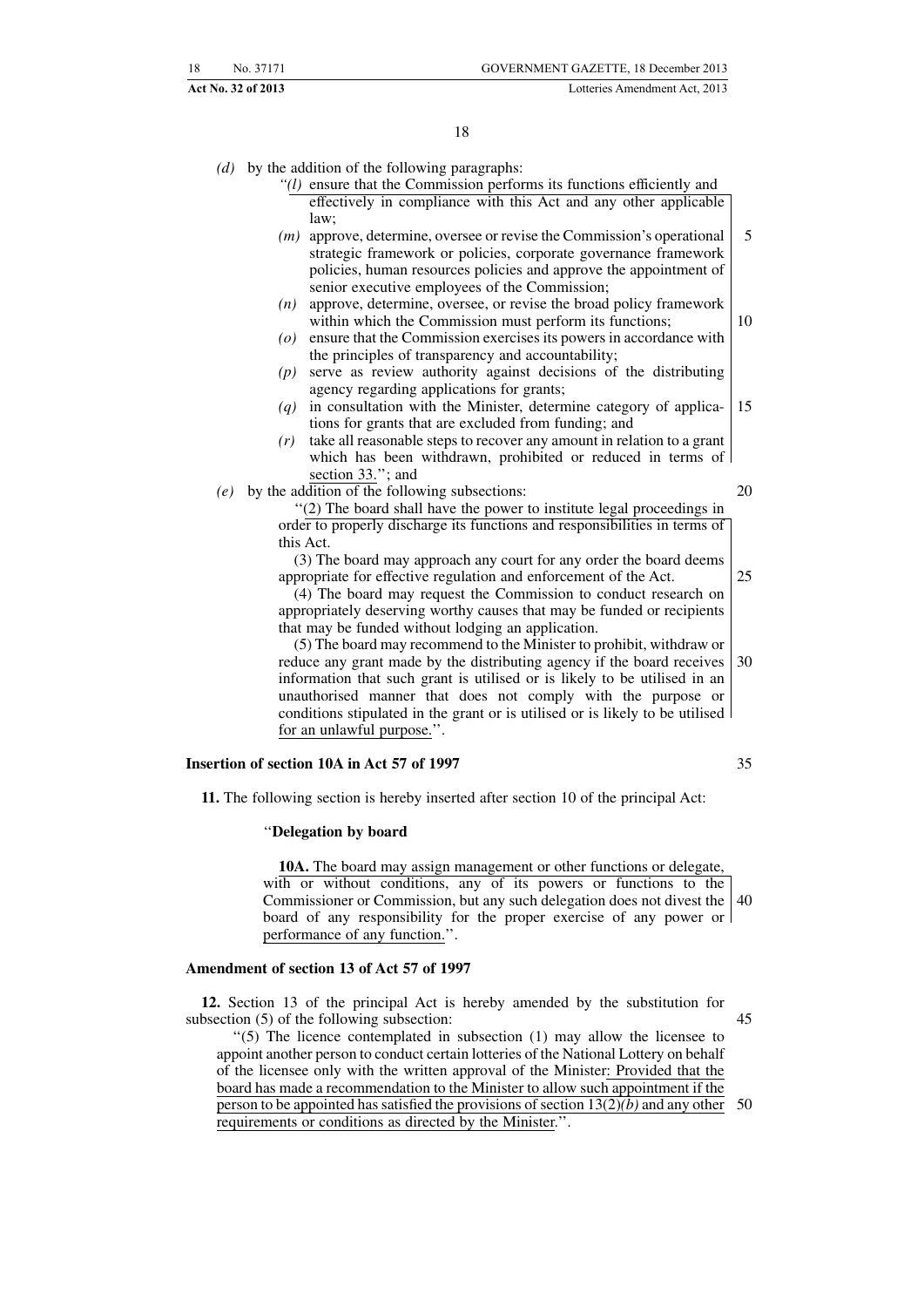#### **Insertion of sections 13A and 13B in Act 57 of 1997**

**13.** The following sections are hereby inserted after section 13 of the principal Act:

#### ''**Appointment of organ of state to conduct National Lottery**

**13A.** (1) In the event that the Minister decides on justifiable grounds not

to issue a licence as contemplated in section 13, the Minister may, after consultation with the board, licence or authorise an organ of state to conduct the National Lottery for a period not exceeding eight years, on such terms and conditions as the Minister deems appropriate, including such conditions as stipulated in section 14(1) and (2). (2) In deciding whether justifiable grounds contemplated in subsection 5 10

(1) exist, the Minister shall consider any relevant factor including but not limited to—

*(a)* national government policies or priorities;

- *(b)* the need to grow local industries and to procure goods from local manufacturers; 15
- *(c)* the need to transfer skills and technology to the citizens of the Republic; and
- *(d)* the need to comply with the legislative framework for the promotion of broad-based black economic empowerment and transformation.

(3) In appointing an organ of state to conduct the National Lottery, the requirements contemplated in section 13(2)*(a)* do not apply. 20

(4) The licence issued to an organ of state may allow such organ of state to appoint any other person to conduct certain lotteries of the National Lottery on behalf of such organ of state, subject to the written approval of the Minister: Provided that the board has made a recommendation to the Minister to allow such appointment if the person to be appointed has satisfied the provisions of section 13(2)*(b)* and any other requirements or conditions as directed by the Minister. 25

(5) The Minister shall publish in the *Gazette* the appointment of an organ of state to conduct the National Lottery in terms of this section. 30

#### **Temporary licence**

**13B.** The Minister may at any time owing to the fact that—

- *(a)* the licensee is for any reason whatsoever unable to conduct the National Lottery in terms of the conditions of the licence or is unable to meet the conditions of the licence to the satisfaction of the Minister; 35
- *(b)* the licence to conduct the National Lottery is suspended for any reason whatsoever;
- *(c)* the licence to conduct the National Lottery is revoked in terms of this Act; or
- 40

*(d)* the licence to conduct the National Lottery has expired, after consultation with the board, appoint or authorise any person or organ of state as the case may be, for a non-renewable period not exceeding 24 months to conduct the National Lottery on such terms and conditions the Minister deems appropriate.''.

#### **Amendment of section 14 of Act 57 of 1997, as substituted by section 1 of Act 10 of** 45 **2000**

**14.** Section 14 of the principal Act is hereby amended—

- *(a)* by the substitution for subsection (1) of the following subsection:
	- ''(1) Alicence granted in terms of section 13 or 13A shall be in writing, shall specify the conditions attached to it and shall be granted for a **[minimum period of five years or a maximum]** period **[of]** not exceeding eight years: Provided that the Minister may, after consultation 50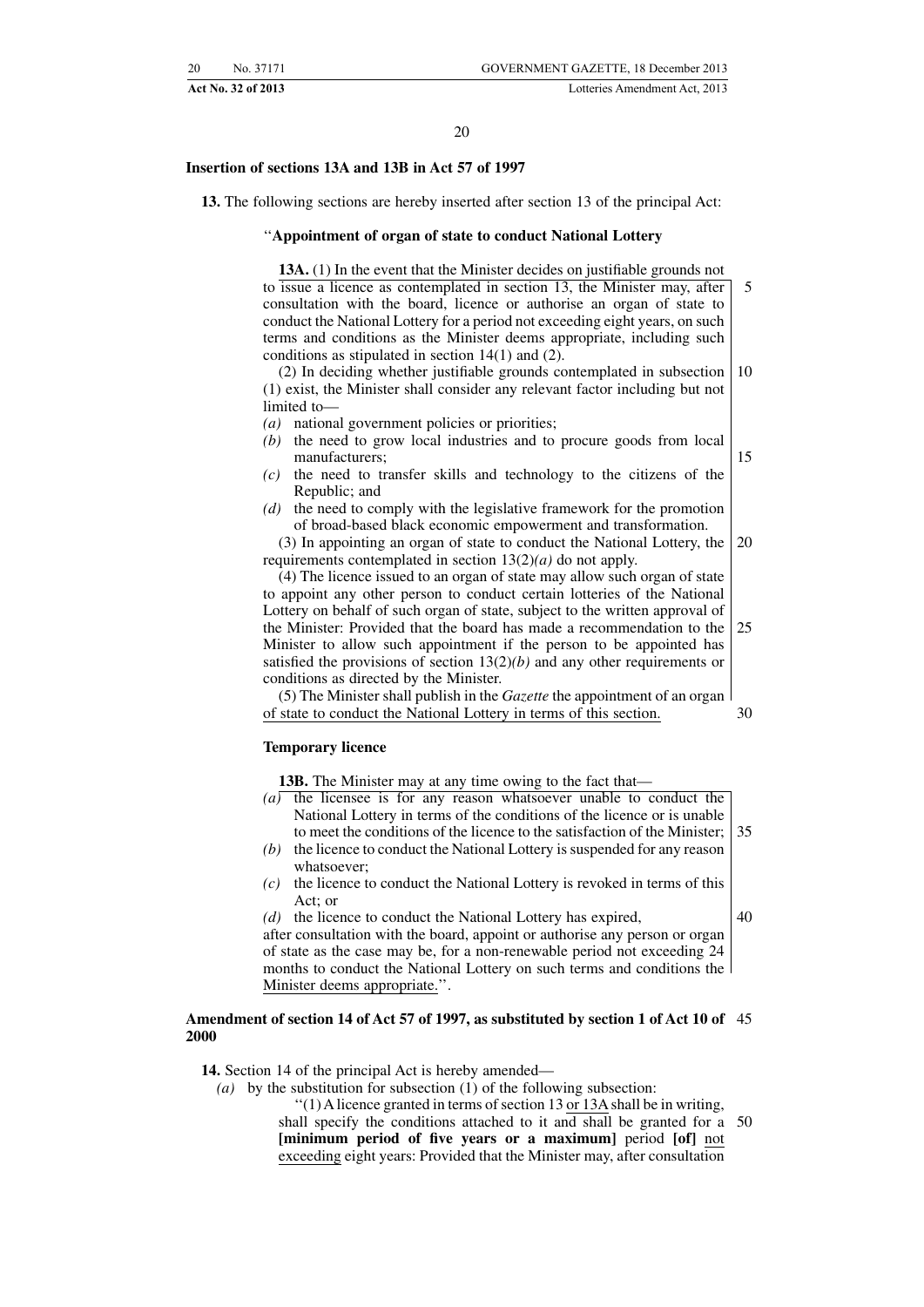15

with the board**[, in a case where the licence has been granted for less than eight years,]** and at least one year before the expiry of that licence, extend that licence for **[such further period as would, together with the initial period for which that licence was granted**, **not exceed eight years]** a non-renewable period not exceeding 24 months: Provided further that the licensee shall have no rights or legitimate expectations in respect of an extension of the period of validity of the licence other than the rights afforded by this subsection.''; and

- *(b)* by the substitution in subsection (2) for paragraphs *(a)*, *(b)* and *(c)* of the following paragraphs, respectively: 10
	- *''(a)* to obtain the consent of the Minister after consultation with the board before doing anything specified in the licence;
	- *(b)* to refer specified matters to the board and the board must refer such matters to the Minister **[or to the board, as the case may be,]** for approval;
	- *(c)* to ensure that such requirements as the Minister **[or]** after consultation with the board may from time to time determine or approve in terms of the licence are complied with, including the imposition of penalties as contemplated in section 62 in the event of the licensee not complying with any provision of this Act or the 20 licence.''.

#### **Amendment of section 15 of Act 57 of 1997**

**15.** Section 15 of the principal Act is hereby amended—

- *(a)* by the substitution in subsection (1) for the words preceding paragraph *(a)* of the following words: 25
	- ''The Minister **[or the board]** may after consultation with the board vary any condition in the licence granted under section 13 or 13A—;''
- *(b)* by the substitution in subsection  $(1)(b)$  for subparagraph *(ii)* of the following subparagraph:
	- "(ii) the licensee has been given a reasonable opportunity to make 30 representations to the Minister **[or the board, as the case may be,]** in respect of the intended variation.'';
- *(c)* by the substitution for subsection (2) of the following subsection:

''(2) If the Minister **[or]** after consultation with the board, and after consideration of the licensee's representations, decides to vary a 35 condition in the licence in accordance with that licence but without the consent of the licensee, the Minister **[or the board, as the case may be,]** shall cause a notice to be served on the licensee in which the licensee is informed of the variation and the date on which that variation shall take effect, which date shall not be less than 21 days after the date of service 40 of such notice, unless the licensee agrees to a shorter period in writing.''; and

- *(d)* by the substitution for subsection (3) of the following subsection:
	- ''(3) The provisions of the licence to vary a condition in the licence under subsection (1) may allow the Minister **[or]** after consultation with 45 the board to add a condition to the licence or to omit a condition from the licence.''.

#### **Amendment of section 16 of Act 57 of 1997**

**16.** Section 16 of the principal Act is hereby amended by the substitution for subsection (1) of the following subsection:

- ''(1) If the Minister **[or the board]** has reason to believe—
	- *(a)* that a **[person]** licensee is likely to contravene a condition in the licence granted under section 13 or 13A;
	- *(b)* that a **[person]** licensee has contravened such a condition and there is a reasonable likelihood that the contravention will continue or be repeated; or 55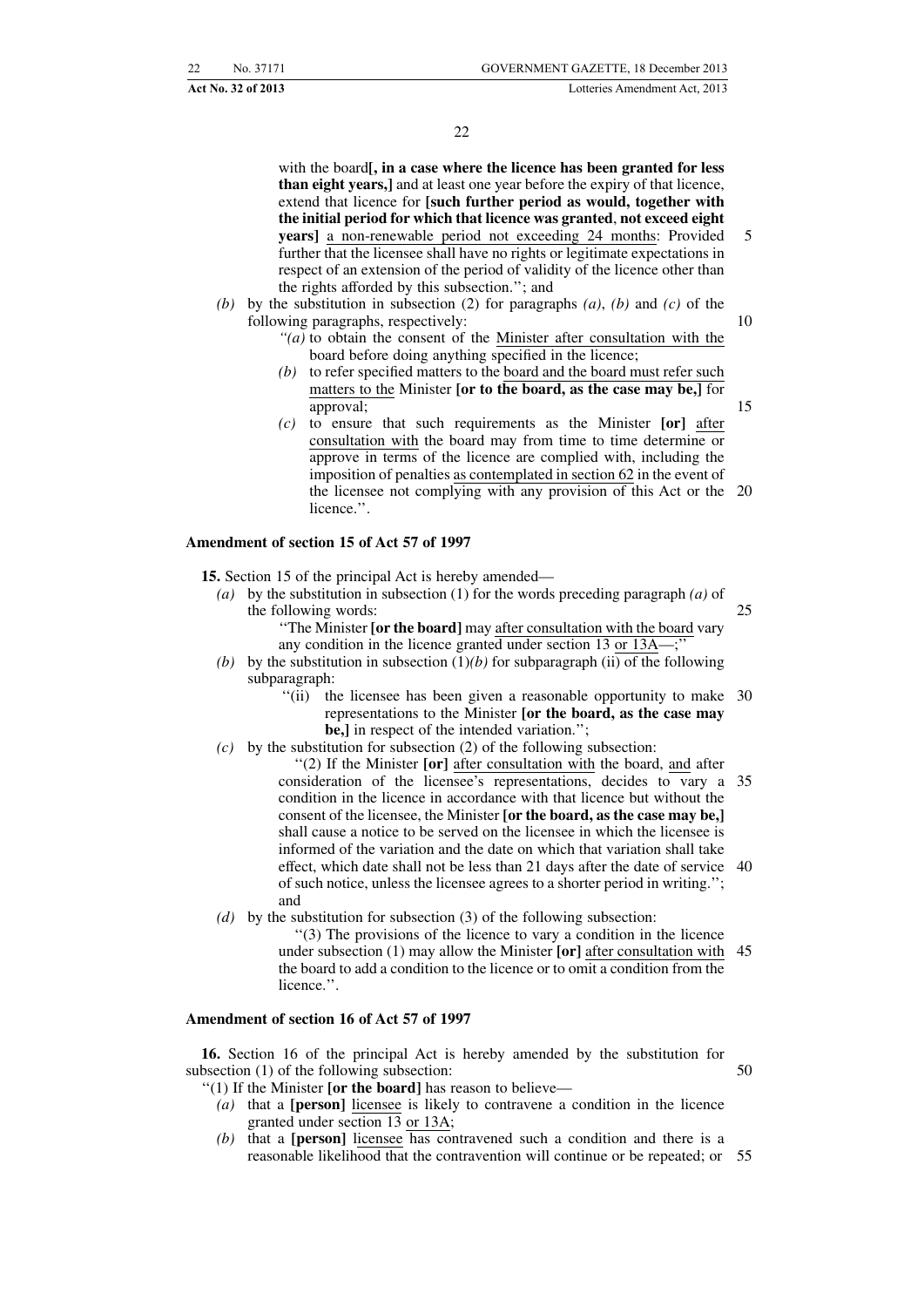*(c)* that a **[person]** licensee has contravened such a condition and that the contravention can be remedied,

the Minister **[or the board, as the case may be,]** may, after consultation with the board—

- (i) notify such licensee of such contravention;
- (ii) instruct such licensee to remedy the contravention within a period stipulated in such a notice; or
- (iii) apply to a High Court for an order prohibiting the contravention or, as the case may be, requiring the licensee and any other person who appears to the court to have been party to the contravention, to take such steps as the 10 court may direct.''.

#### **Amendment of section 17 of Act 57 of 1997**

**17.** Section 17 of the principal Act is hereby amended by the substitution for the words preceding paragraph *(a)* of the following words:

''The licence granted under section 13 or 13A may be revoked by the Minister **[or]**, 15 after consultation with the board, on the following grounds:''.

#### **Amendment of section 18 of Act 57 of 1997**

**18.** Section 18 of the principal Act is hereby amended—

- *(a)* by the substitution for subsection (1) of the following subsection:
	- ''(1) If the Minister **[or]**, after consultation with the board, is satisfied 20 that grounds exist for the revocation of the licence granted in terms of section 13**[,]** or 13A, the Minister **[he, she or the board, as the case may be,]** shall in writing notify the licensee of the existence of such grounds and call upon the licensee to furnish reasons, within 14 days of service of that notice at the registered physical address of the licensee, as to why the licence should not be revoked, failing which the licence will cease to be valid upon the expiration of the said period of 14 days.''; and 25

*(b)* by the substitution for subsection (2) of the following subsection:

''(2) If the licence for the National Lottery ceases to be valid in terms of subsection (1), the Minister **[or]** after consultation with the board **[, as the case may be,]** shall forthwith inform the licensee and Parliament in writing of that fact and of the date upon which the licence ceased to be valid, and if Parliament is not then in session, **[it shall be so informed on the first of the next session]** the Minister shall forthwith inform the Speaker of the National Assembly and the Chairperson of the National 35 Council of Provinces of that fact.''. 30

#### **Amendment of section 19 of Act 57 of 1997**

**19.** Section 19 of the principal Act is hereby amended—

- *(a)* by the substitution for subsection (1) of the following subsection:
	- ''(1) The Minister **[or]**, after consultation with the board, may order a 40 suspension of the licence in the notice contemplated in section 18(1) as from the date of service of that notice for a period of not longer than 30 days after the licensee has furnished those reasons**[: Provided that the Minister or the board, whoever acts in terms of this section, shall inform the other of his or her or its actions]**.''; 45
- *(b)* by the substitution for subsection (2) of the following subsection: ''(2) If the Minister **[or]**, after consultation with the board, decides to suspend the licence in terms of subsection (1), the Minister shall forthwith inform the board and Parliament of that fact and of the grounds for the suspension, and if Parliament is not then in session, **[on the first** 50**day of the next session of Parliament]** the Minister shall forthwith inform the Speaker of the National Assembly and the Chairperson of the National Council of Provinces of that fact.''; and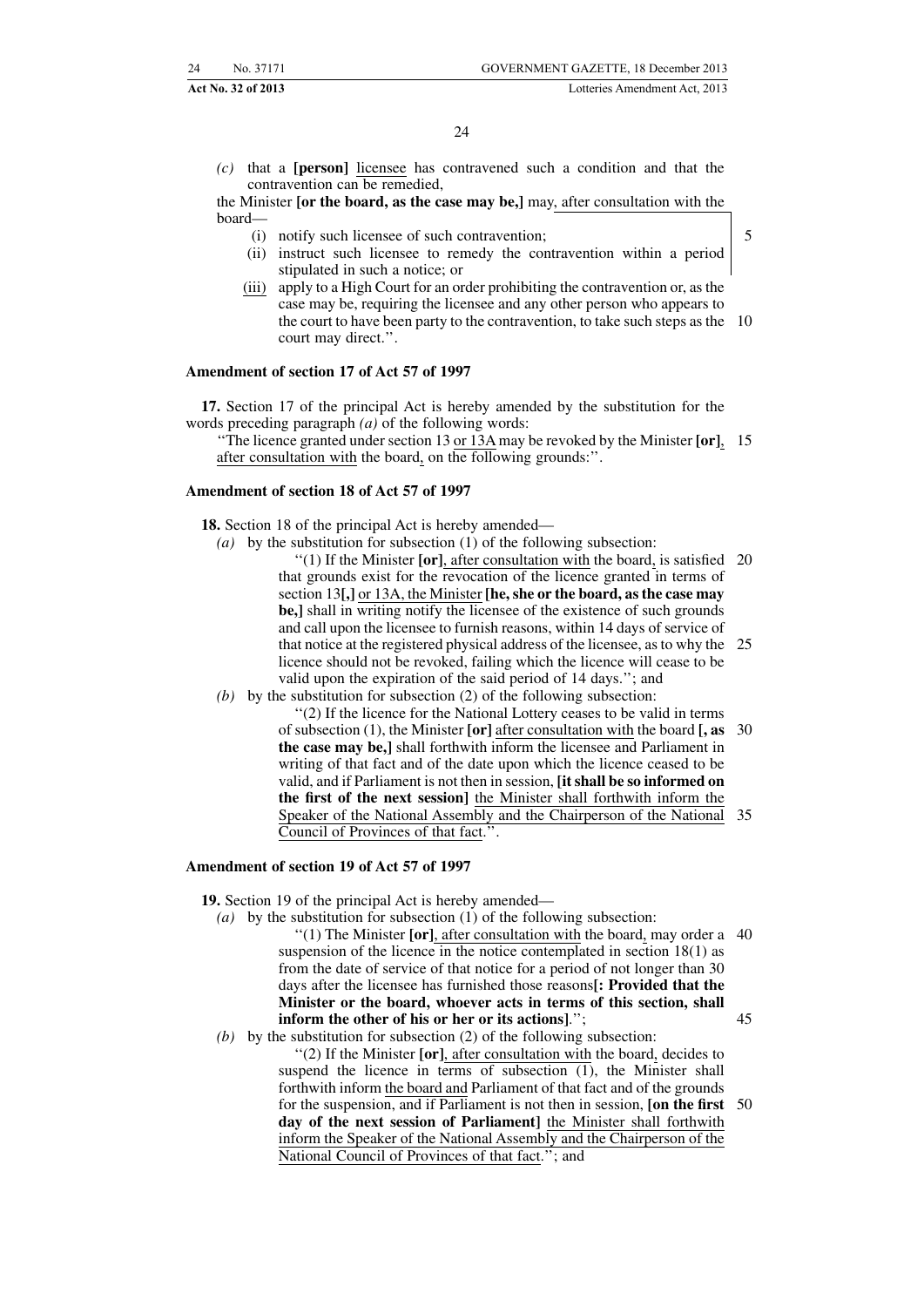**Act No. 32 of 2013** Lotteries Amendment Act, 2013

*(c)* by the substitution for subsection (4) of the following subsection: ''(4) The Minister shall forthwith inform Parliament if the licence has ceased to be valid in terms of subsection (3), and if Parliament is not then in session, **[on the first day of the next session of Parliament]** the Minister shall forthwith inform the Speaker of the National Assembly and the Chairperson of the National Council of Provinces of that fact.''. 5

#### **Amendment of section 20 of Act 57 of 1997**

**20.** Section 20 of the principal Act is hereby amended—

- *(a)* by the substitution in subsection (1) for the words preceding paragraph *(a)* of the following words:
	- ''If reasons are furnished by the licensee as contemplated in section 18(1), the Minister **[or]**, after consultation with the board **[, as the case may be**], shall after considering such reasons—";
- *(b)* by the substitution in subsection (1) for paragraph *(b)* of the following paragraph:
	- ''*(b)* call upon the licensee to appear before the board on a specified date to make oral representations in support of any written representations made by the licensee or to answer any questions which the Minister **[or the board, as the case may be,]** may have with regard to such written representations, whereafter the Minister **[or]**, after 20 consultation with the board, shall consider the matter and decide whether or not to revoke the licence.";
- *(c)* by the substitution for subsection (2) of the following subsection:
	- ''(2) If the Minister **[or]**, after consultation with the board, decides to revoke the licence, **[he or she or it]** the Minister shall by written notice 25 served at the registered head office of the licensee notify the licensee of that fact, of the grounds for that revocation and of the date on which that revocation shall take effect.''; and
- *(d)* by the substitution for subsection (3) of the following subsection:
	- ''(3) If the Minister **[or]**, after consultation with the board, decides to 30 revoke the licence in terms of subsection (1), the Minister **[or the board, as the case may be,]** shall inform the Minister of Finance and Parliament of that fact and of the grounds for that revocation forthwith, and if Parliament is not then in session **[on the first day of the next session of Parliament]**, the Minister shall forthwith inform the Speaker of the National Assembly and the Chairperson of the National Council of Provinces of that fact.''. 35

#### **Amendment of section 21 of Act 57 of 1997**

**21.** Section 21 of the principal Act is hereby amended by the substitution for subsection (2) of the following subsection:

''(2) The board shall annually table **[a report]** financial reports in accordance with the provisions of the Public Finance Management Act, 1999 (Act No. 1 of 1999), in Parliament in respect of the **[fund]** distributed funds, which **[may]** financial report must form part of the report contemplated in section 12(1)*(b)*.''.

#### **Amendment of section 22 of Act 57 of 1997**

**22.** Section 22 of the principal Act is hereby amended—

- *(a)* by the substitution for the section heading of the following heading: ''**[Fund to vest in and to be administered by board] Administration of the fund**'';
- *(b)* by the substitution for subsection (1) of the following subsection: ''(1) The fund shall **[vest in and]** be administered by the board.''; and
- *(c)* by the addition of the following subsection: ''(3) The fund shall be held in trust by the board for distribution

of any sum paid into the fund as is allocated for expenditure referred

40

10

15

- 
- 
- 50
-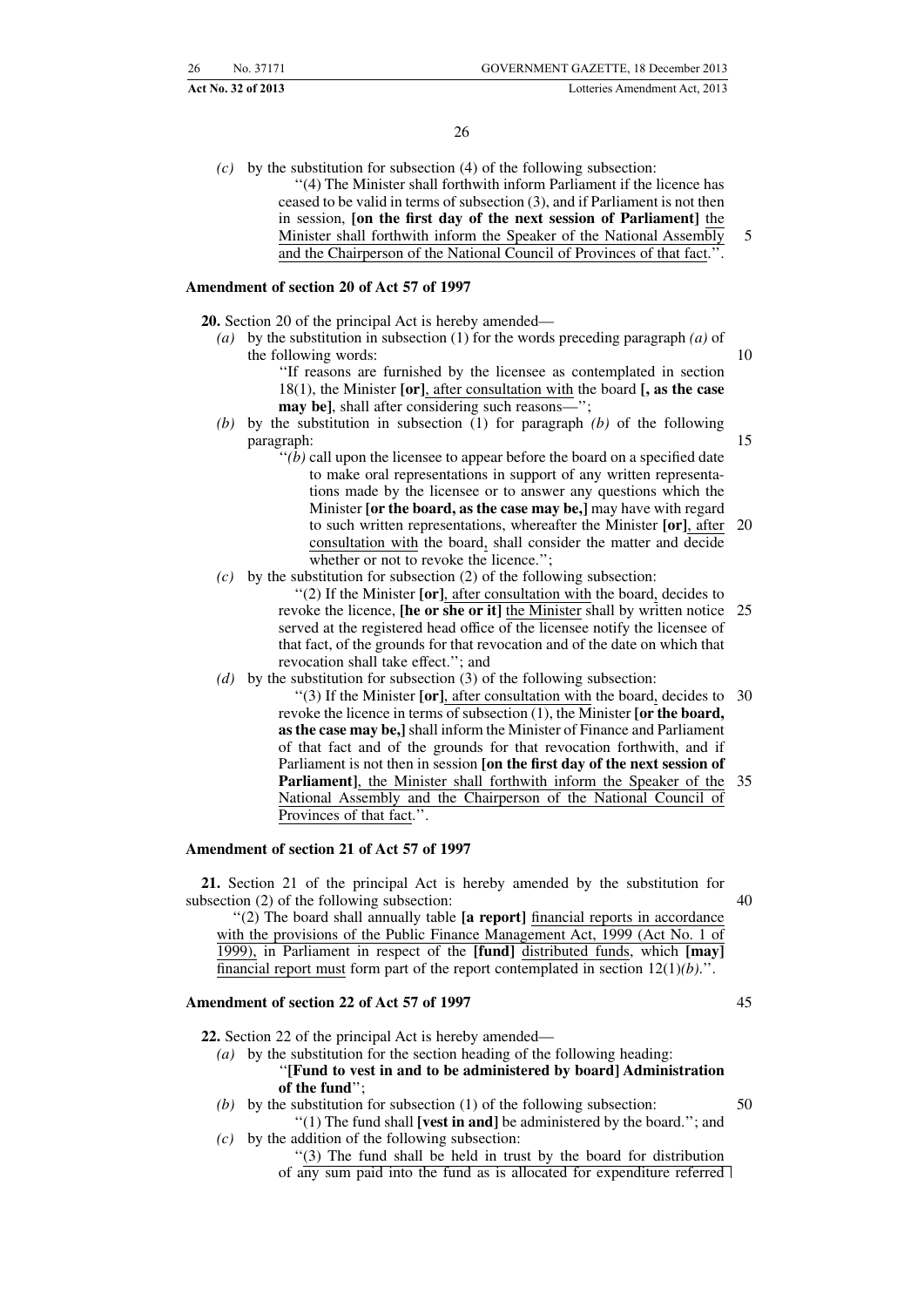to in section  $26(3)(b)$ , *(c)*, *(d)* and *(e)*, after the distributing agency has considered, evaluated and adjudicated an application for a grant or following a recommendation of funding of worthy good causes from the Commission after research conducted in terms of this Act.''.

#### **Amendment of section 26 of Act 57 of 1997**

**23.** Section 26 of the principal Act is hereby amended by the deletion in subsection (3) of paragraph *(a)*.

#### **Insertion of sections 26A, 26B, 26C, 26D, 26E, 26F, 26G and 26H in Act 57 of 1997**

**24.** The following sections are hereby inserted after section 26 of the principal Act:

#### ''**Distributing agency**

10

15

5

**26A.** The distributing agency contemplated in section 22(3) shall be— *(a)* appointed by the Minister in terms of this Act; and *(b)* accountable to the board.

#### **Function, composition, appointments and conditions of service of distributing agency**

**26B.** (1) The distributing agency shall be responsible for—

- *(a)* considering, evaluating and adjudicating applications for grants or recommendations of funding of worthy good causes received from the Commission; and
- *(b)* preparing reports on grants already awarded and on the performance of its functions to the board on a quarterly basis or as and when requested by the board. 20

(2) The number of the distributing agency members in each category shall be determined by the Minister after consultation with the board in line with the size of the funds in such category: Provided that such number shall not exceed nine in each category. 25

(3) Members of the distributing agency shall be appointed for a period of five years, which may be renewed only once, to serve on a full-time basis as members of the distributing agency and staff members of the Commission responsible for adjudication of applications for grants or recommendations of funding of worthy good causes received from the Commission. 30

- (4) The Minister may, after consultation with the board—
- *(a)* appoint persons with suitable combination of qualifications, skills and expertise to consider, evaluate and adjudicate applications for grants or recommendations of funding of worthy good causes received from the Commission on such terms and conditions determined by the Minister in consultation with the Minister of Finance; and 35
- *(b)* designate one person from amongst the members of the distributing agency as a full-time chairperson, for a non-renewable period of five years on such terms and conditions determined by the Minister in consultation with the Minister of Finance. 40

(5) A member designated as a full-time chairperson shall upon the expiry of such period become an ordinary member entitled only to ordinary full-time member's conditions of appointment and remuneration unless his or her appointment as a member of the distributing agency has expired. 45

#### **Disqualifications for distributing agency membership**

**26C.** (1) The Minister may not appoint a person as a member of the distribution agency if such a person— *(a)* is a political office-bearer;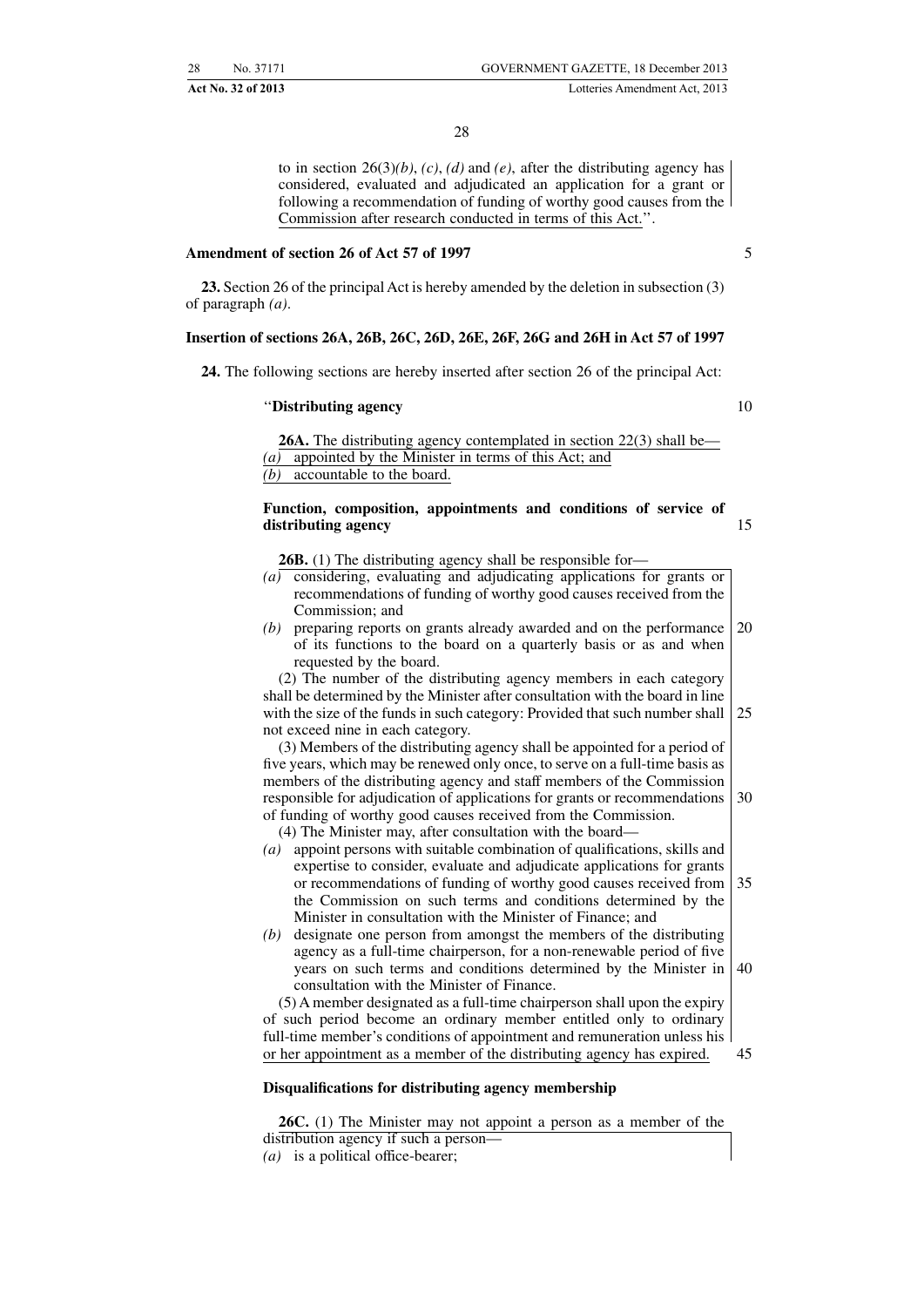- *(b)* is or becomes an unrehabilitated insolvent or commits an act of insolvency;
- *(c)* is disqualified to act as a director of a company incorporated in terms of the Companies Act, 2008 (Act No. 71 of 2008);
- *(d)* has been found in any civil or criminal proceedings by a court of law, whether in the Republic or elsewhere, to have acted fraudulently, dishonestly, unprofessionally, dishonourably or in breach of a fiduciary duty, or of any other offence for which such person has been sentenced to direct imprisonment without the option of a fine in the past five years; 5 10
- *(e)* has been removed from a position of trust in the past five years on account of misconduct;
- *(f)* has been subjected to a disciplinary hearing resulting in his or her membership of a board or any other accounting authority of a public entity, been prematurely terminated in the past five years;
- *(g)* has been at any time found to be in contravention of this Act or any other Act applicable to the public service in the past five years; or
- *(h)* has been declared to be of unsound mind by a court of law.

(2) Nothing in this Act prevents the Minister from subjecting a prospective member or a member of the distributing agency to a probity test to determine suitability or continued suitability of a candidate for appointment as a member of the board or continued membership of the board, as the case may be. 20

#### **Conflict and declaration of interest**

**26D.** (1) A member of the distributing agency must, before appointment, submit to the Minister, board and the Commission a written statement in which he or she declares whether or not he or she has any direct or indirect interest, financially or otherwise, whether or not such interests— 25

- *(a)* may constitute a conflict of interest in respect of his or her functions as a member of the distributing agency; or
- *(b)* could reasonably be expected to compromise the distributing agency in the performance of its functions.

(2) If such a member acquires any interest as contemplated in subsection (1), he or she must, within 30 days in writing, declare that fact to the Minister, board and the Commission.

(3) A member must not be present at, or take part in, the discussion of or the taking of a decision on any matter before the distributing agency in which that member has an interest contemplated in subsection (1).

(4) A member must not use his or her position or privileges, or confidential information obtained as a member of the distributing agency, for personal gain or to improperly benefit another person. 40

(5) Should the Minister or the board become aware of any conflict of interest or perceived conflict of interest or circumstances that may compromise the impartiality of a person in executing his or her duties as a member of the distributing agency, the Minister may, after consultation with the board immediately order such person to stop executing any duties related to distributing grants pending any investigation or inquiry. 45

(6) Should any member of the distributing agency become aware of any conflict of interest or perceived conflict of interest or circumstances that are likely to compromise his or her impartiality in executing his or her duties, such person must immediately stop executing such duties and must within seven days of becoming aware of such conflict or perceived conflict or circumstances inform the Minister, board and the Commission of any such conflict or circumstances and the Minister must, after consultation with the board consider whether such conflict or circumstances is likely to compromise the impartiality of such person in the performance of his or her duties. 50 55

30

15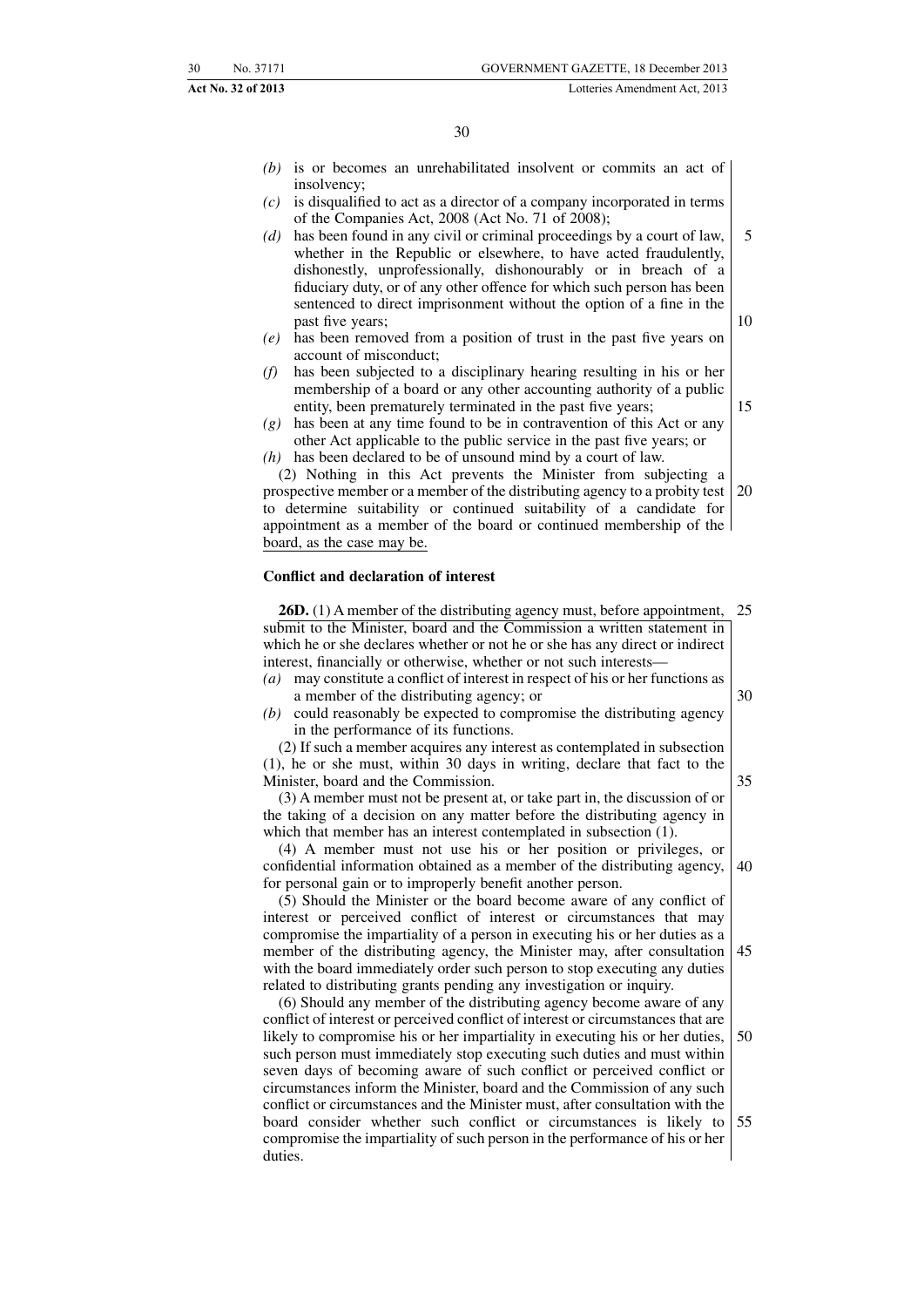(7) The Minister may, after consultation with the board, institute disciplinary proceedings against any member of the distributing agency who fails or refuses to comply with or contravenes this section.

(8) The Minister, board and the Commission must keep a register of the interests of members of the distributing agency disclosed in terms of this section and must update that register from time to time.

(9) The Minister may, after considering whether such conflict or circumstances is likely to compromise the impartiality of such a person, inform such a person of his or her decision which may include—

- *(a)* suspending such a person pending any further investigations;
- *(b)* instituting a disciplinary inquiry to probe such conflict or circumstances; or
- *(c)* dismissal of such a person from executing his or her duties as a distributor of grants on the ground of serious misconduct,

where such person has failed to inform the Minister, board and the 15 Commission of the existence of such conflict.

#### **Restraint of trade**

**26E.** A member of the distributing agency or his or her spouse, life partner, immediate family member or business partner or associate, may not during the time of his or her membership or for a period of 24 months after the termination or expiry of such membership, take up employment or in any way receive any benefit from any person who received a grant or intends to apply or has applied for a grant in terms of this Act. 20

#### **Control and management of affairs of distributing agency**

26F. The distributing agency is accountable to the board and the board 25 may—

- *(a)* determine the operational policy for the performance of all financial, administrative and clerical functions of the distributing agency;
- *(b)* determine or direct or order the performance of any other matter or research intended to enhance the optimum functioning of the board and the distribution of grants; 30
- *(c)* ensure that the distributing agency performs its function independently and without fear, favour or prejudice; and
- *(d)* ensure that the distributing agency adheres to any policy, directive or code of ethics approved by the board and applicable within the public 35 sector.

#### **Applications for grants**

**26G.** (1) The distributing agency shall consider, evaluate and adjudicate applications for grants or recommendations of funding of worthy good causes received from the Commission after research conducted in terms of this Act. 40

(2) The distributing agency shall consider, evaluate and adjudicate recommendations of funding of worthy good causes from the Commission following research conducted in terms of this Act.

(3) No applications for grants by a juristic person acting as an agent, representative or conduit of any potential beneficiary shall be considered, unless good cause is shown as to why such potential beneficiary is unable to make an application on its own. 45

#### **Review**

**26H.** (1) A decision of the distributing agency concerning an application for a grant is subject to review by the board only on application by an aggrieved applicant in the manner prescribed: Provided that such review shall be adjudicated by a board committee set up for such purpose without delay. 50

5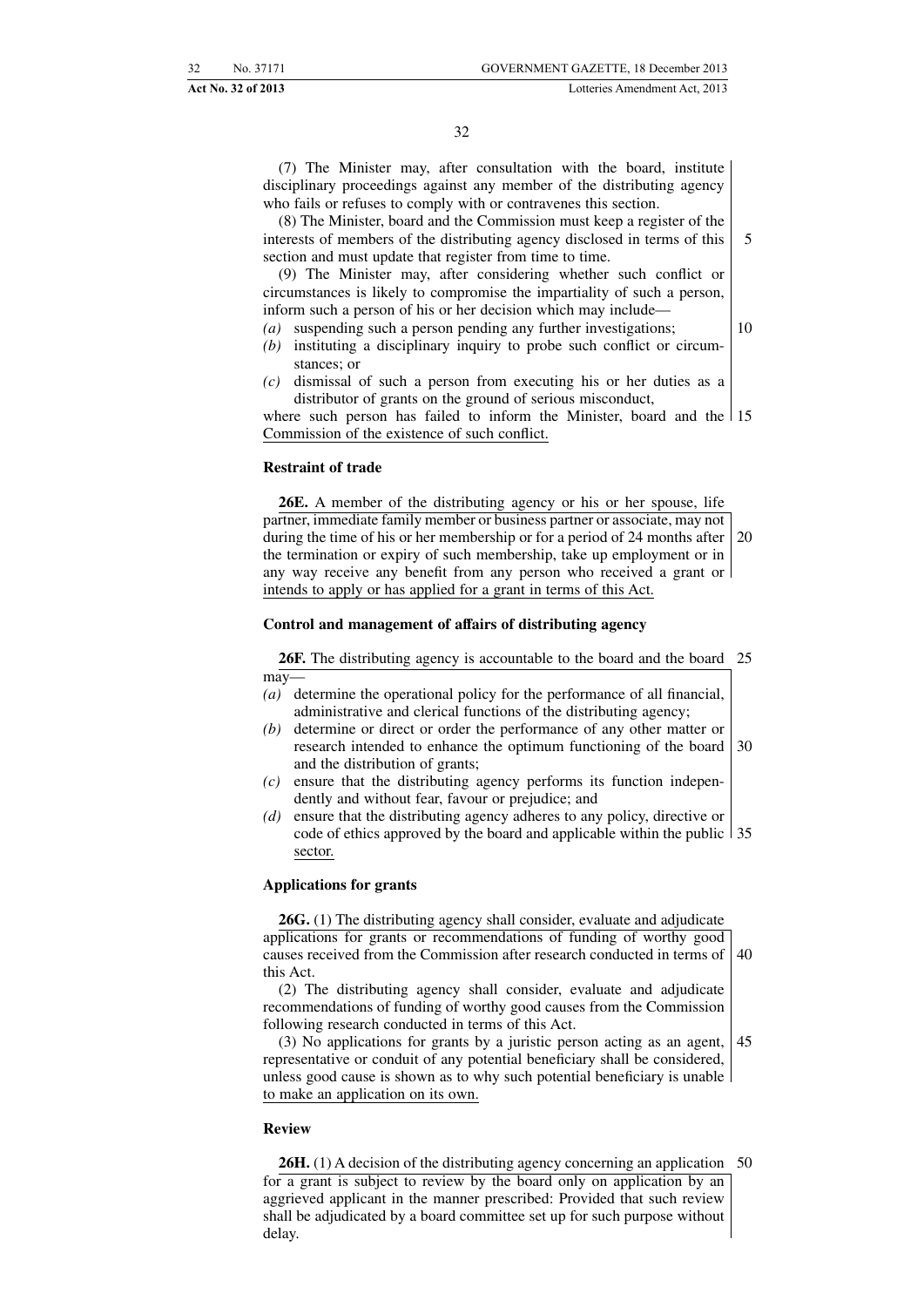(2) If the board overrules the decision of the distributing agency, the board may either—

- *(a)* order the distributing agency to re-evaluate the application taking into consideration matters raised by the board; or
- (b) set aside the decision of the distributing agency and substitute it with  $\vert$  5 an order the board deems appropriate.''.

#### **Repeal of section 27 of Act 57 of 1997**

**25.** Section 27 of the principal Act is hereby repealed.

#### **Amendment of section 28 of Act 57 of 1997**

**26.** Section 28 of the principal Act is hereby amended— 10

- *(a)* by the substitution for subsection (1) of the following subsection: ''(1) So much of any sum paid into the fund as is allocated for expenditure referred to in section 26(3)*(b)*, shall be held in the fund for distribution by the **[distributing agency appointed by the Minister in consultation with the Minister responsible for welfare and popula-**15 **tion development in the national sphere of government which** possesses the required, skills and expertise] Commission to distribute the allocated sum fairly and equitably amongst all persons who meet the prescribed requirements.'';
- *(b)* by the substitution for subsection (2) of the following subsection: ''(2) The distributing agency shall consider, evaluate and adjudicate applications for grants and **[may, subject to section 33,]** the Commission shall pay such grants to appropriate recipients in accordance with this Act and subject to the conditions **[applying to its appointment]** imposed and to any directions issued by the **[Minister after consulta-**25 **tion with the Minister responsible for welfare and population development in the national sphere of government, or by the Minister of Finance]** board, from the sum allocated for charitable purposes.''; and 20
- *(c)* by the deletion of subsection (3).

#### **Amendment of section 29 of Act 57 of 1997**

**27.** Section 29 of the principal Act is hereby amended—

*(a)* by the substitution for subsection (1) of the following subsection:

''(1) So much of any sum paid into the fund as is allocated for expenditure referred to in section  $26(3)(c)$ , shall be held in the fund for 35 distribution by the **[distributing agency appointed by the Minister in consultation with the Minister responsible for sport and recreation in the national sphere of government]** Commission to distribute the allocated sum fairly and equitably amongst all persons who meet the prescribed requirements.''; 40

*(b)* by the substitution for subsection (2) of the following subsection:

''(2) The distributing agency shall consider, evaluate and adjudicate applications for grants and **[may, subject to section 33,]** the Commission shall pay such grants to appropriate recipients in accordance with this Act and subject to the conditions **[applying to its appointment]** 45 imposed and to any directions issued by the **[Minister after consultation with the Minister of Sport and Recreation, or by the Minister of Finance]** board, from the sum allocated for the development of sport and recreation.''; and

*(c)* by the deletion of subsection (3).

#### **Amendment of section 30 of Act 57 of 1997**

**28.** Section 30 of the principal Act is hereby amended—

- *(a)* by the substitution for subsection (1) of the following subsection:
	- ''(1) So much of any sum paid into the fund as is allocated for expenditure referred to in section  $26(3)(d)$ , shall be held in the fund for 55
- 50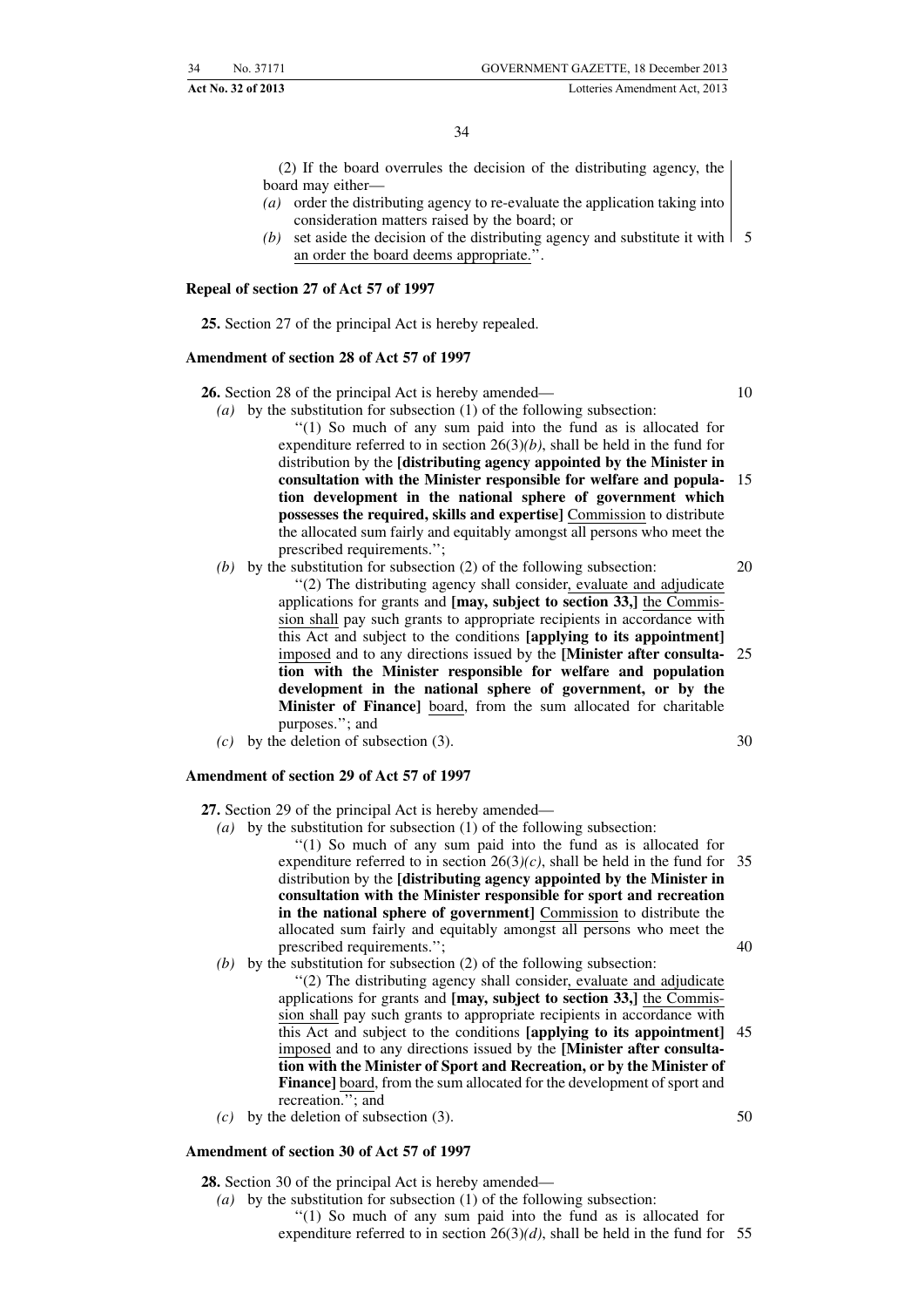**Act No. 32 of 2013** Lotteries Amendment Act, 2013

36

distribution by the **[distributing agency appointed by the Minister in consultation with the Ministers responsible for arts, culture, science and technology, and environmental affairs, in the national sphere of government]** Commission to distribute the allocated sum fairly and equitably amongst all persons who meet the prescribed requirements.''; *(b)* by the substitution for subsection (2) of the following subsection:

''(2) The distributing agency shall consider, evaluate and adjudicate applications for grants and **[may, subject to section 33,]** the Commission shall, pay such grants to appropriate recipients in accordance with this Act and subject to the conditions **[applying to its appointment]** 10 imposed and to any directions issued by the **[Minister after consultation with the Ministers responsible for arts, culture, science and technology, and environmental affairs, in the national sphere of government or by the Minister of Finance]** board, from the sum allocated for arts, culture and the national historical, natural, cultural and 15 architectural heritage.''; and

*(c)* by the deletion of subsection (3).

#### **Amendment of section 31 of Act 57 of 1997**

**29.** Section 31 of the principal Act is hereby amended—

- *(a)* by the deletion of subsection (2);
- *(b)* by the substitution for subsection (3) of the following subsection: ''(3) The distributing agency shall consider, evaluate and adjudicate applications for grants and **[may, subject to section 33,]** the Commission shall pay such grants to appropriate recipients in accordance with this Act and subject to the conditions **[applying to its appointment]** imposed and to any directions issued by the **[Minister, or by the Minister**
- **of Finance]** board, from the sum allocated for specific purposes identified by the Minister after consultation with the board.''; and *(c)* by the deletion of subsection (4).

#### **Amendment of section 32 of Act 57 of 1997**

**30.** Section 32 of the principal Act is hereby amended—

- *(a)* by the substitution in subsection (1) for the words preceding paragraph *(a)* of the following words:
	- ''The **[Minister shall, after consultation with the]** Commission in consultation with the board **[,]** may, in respect of any allocation awarded 35 for a specific good cause which the board pays over to the **[distributing agency appointed by the Minister]** Commission or in respect of a grant which **[a distributing agency]** the Commission may pay to a recipient, impose such conditions **[as he or she]** it deems fit, in addition to conditions requiring—''; 40
- *(b)* by the substitution in subsection (1) for paragraph *(a)* of the following paragraph:
	- ''*(a)* the amount of a grant or an allocation to be repaid forthwith on breach of any condition, in addition to any penalties which the **[Minister,]** Commission in consultation with the board **[or the** 45 distributing agency, as the case may be,] may impose;";
- *(c)* by the deletion in subsection (1) of paragraph *(b)*;
- *(d)* by the substitution in subsection (1) for paragraphs*(c)* and *(d)* of the following paragraphs, respectively:
	- $f'(c)$  that a category of juristic person as prescribed by the Minister after 50 consultation with the board shall in respect of amounts prescribed by the Minister after consultation with the board, granted to it from time to time, provide **[the board or]** the distributing agency with financial statements which are audited or independently reviewed, whatever the case may be, **[audited accounts]** of all amounts 55distributed; **[and]**

30

20

 $25$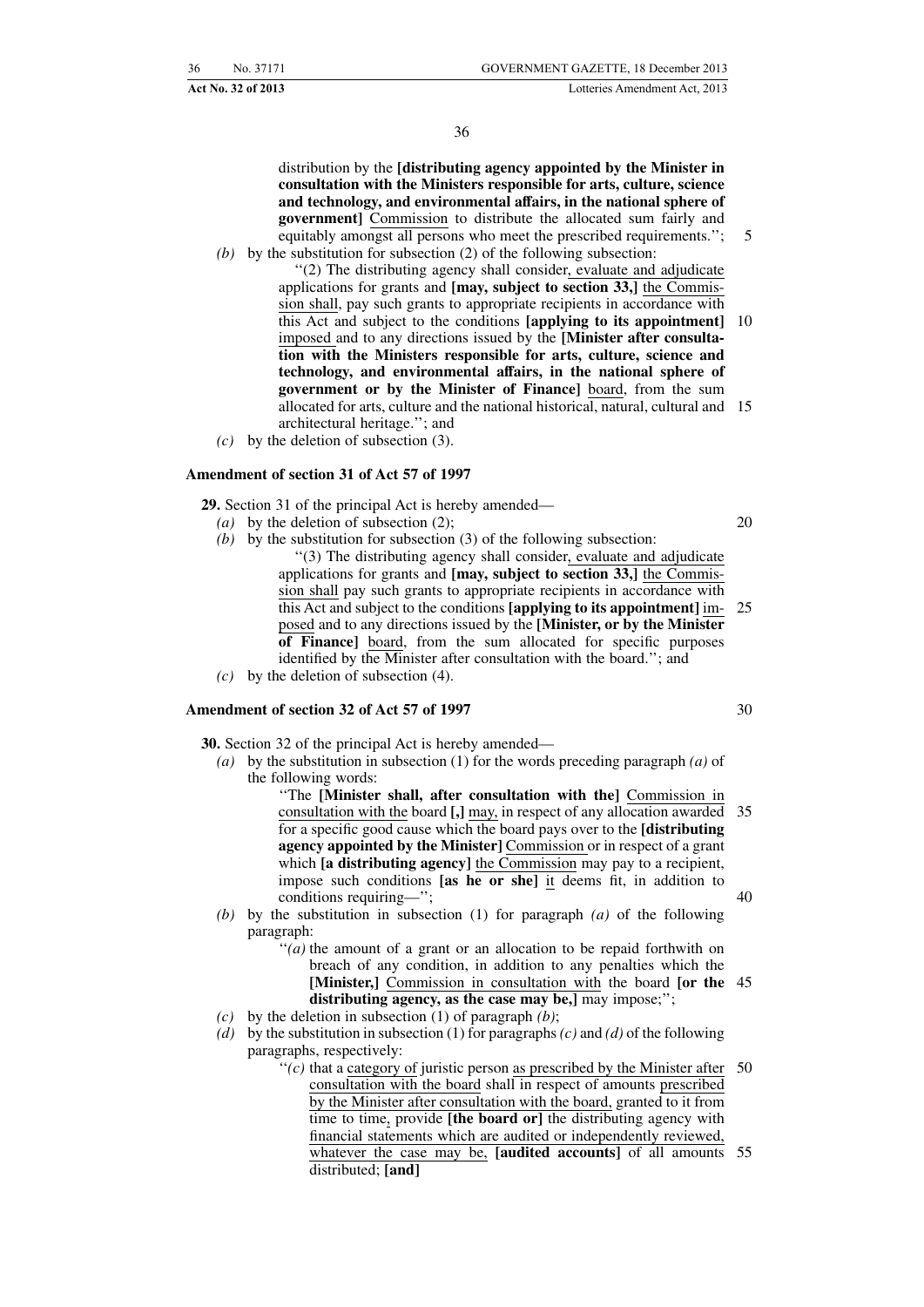- *(d)* any recipient of a grant to provide **[the board or]** the distributing agency with any relevant information it may require**[.]**; and'';
- *(e)* by the addition in subsection (1) of the following paragraph:
	- "(e) a directive on the splitting of the grant distributed between administrative costs and the actual cause funded.'';
- *(f)* by the substitution for subsection (2) of the following subsection:

''(2) In deciding on the juristic persons to whom grants are to be made, the **[Minister or the distributing agency, as the case may be,]** Commission shall be satisfied that any such juristic person is competent to allocate the amounts equitably among all the members it represents.''; 10

*(g)* by the substitution for subsection (3) of the following subsection:

''(3) *(a)* In considering any application for a grant in terms of this Chapter, the distributing agency shall comply with any **[directions given to it]** criteria prescribed or issued by the Minister after consultation with the board as to the matters to be taken into account in determining the persons to whom, the purposes for which and the conditions subject to which that distributing agency is to allocate any amount. 15

*(b)* In determining matters to be taken into account in determining the persons to whom, purpose to whom, the purpose for which, and the conditions subject to which the distributing agency is to allocate any amounts, the board in consultation with the Minister, must take into account general development in the Republic and government priorities at the relevant time.''; and 20

*(h)* by the deletion of subsection (4).

#### **Substitution of section 33 of Act 57 of 1997**

25

5

**31.** The following section is hereby substituted for section 33 of the principal Act:

#### ''**Power of Minister to prohibit, withdraw or reduce certain grants**

**33.** The Minister shall at any time after receiving a recommendation from the board or information from any other person that the grant awarded by the distributing agency— *(a)* is utilised or is likely to be utilised in an unauthorised manner that does not comply with the purpose or conditions stipulated in the 30

- grant;
- *(b)* is utilised or is likely to be utilised for an unlawful purpose; or *(c)* was applied for in a misleading or fraudulent manner,

35

prohibit, withdraw or reduce any such grant and may impose any such conditions as the Minister considers appropriate.''.

#### **Amendment of section 60 of Act 57 of 1997**

**32.** Section 60 of the principal Act is hereby amended—

*(a)* by the substitution for the words preceding paragraph *(a)* of the following 40 words:

> ''The Minister may, **[with the concurrence of]** after consultation with the board, make regulations regarding—'';

*(b)* by the insertion in paragraph *(a)* after subparagraph (vii) of the following subparagraphs: 45

"(viiA) the procedures for review against the decisions of the distribut-

- ing agency as contemplated in section 10(1)*(p)*;
- (viiB) the limits on the amounts of the grant to be awarded to an applicant in a twelve month period;'';
- *(c)* by the deletion of the full stop at the end of paragraph *(b)* and by the 50substitution of a semicolon; and